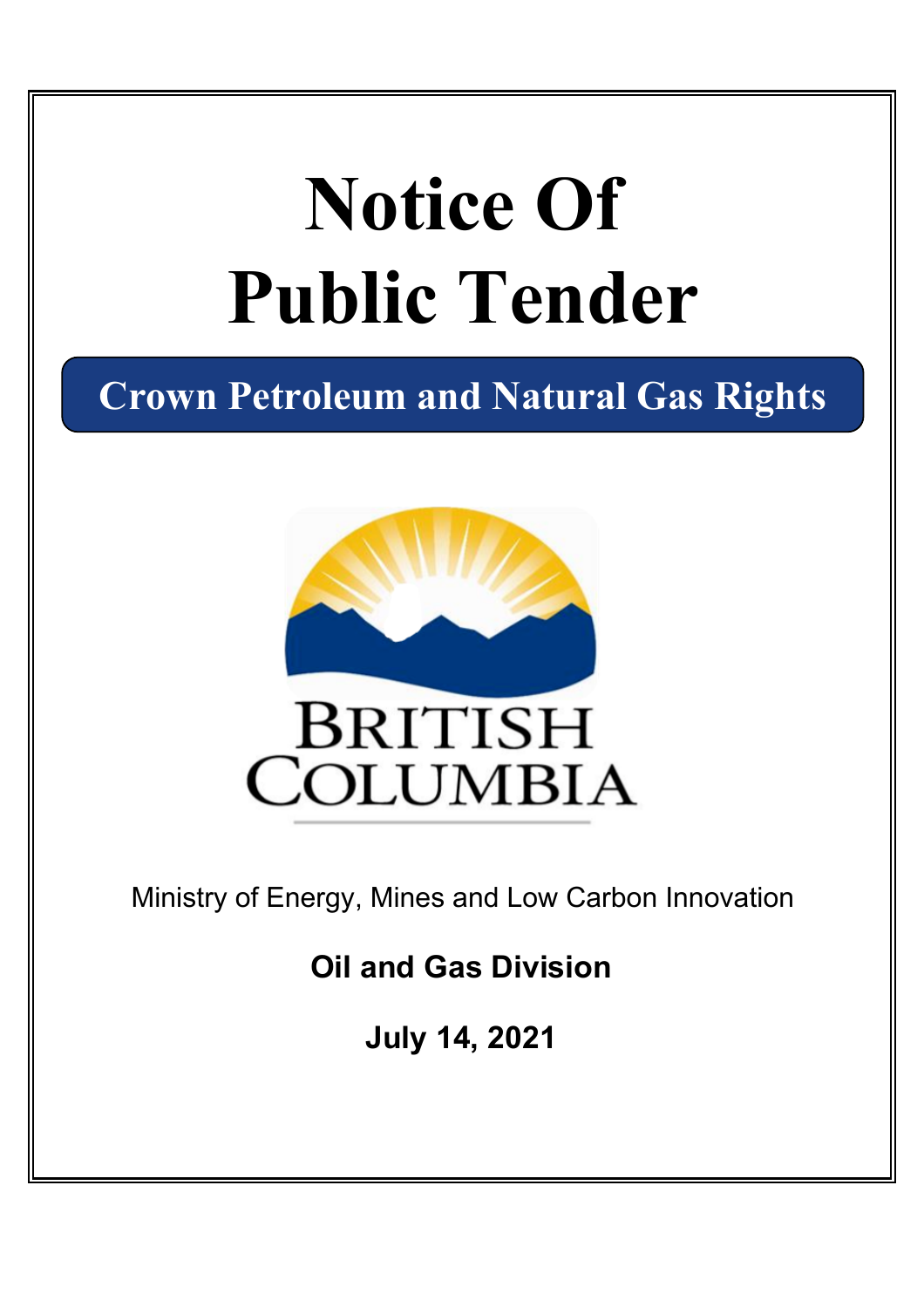## **PROVINCE OF BRITISH COLUMBIA MINISTRY OF ENERGY, MINES AND LOW CARBON INNOVATION**

## **PUBLIC NOTICE OF COMPETITION FOR THE RIGHT TO EXPLORE AND DEVELOP CROWN PETROLEUM AND NATURAL GAS RESOURCES July 14, 2021**

Under section 71 of the *Petroleum and Natural Gas Act* (the Act), sealed bids will be received up to **12:00 noon, Wednesday July 14, 2021** for the privilege of obtaining petroleum and natural gas rights detailed in the parcel descriptions below.

Bids must be addressed to the Ministry of Energy, Mines and Petroleum Resources, and submitted to the office of the Executive Director, Tenure and Geoscience Branch, Oil and Gas Division, 6th floor, 1810 Blanshard Street, V8T 4J1.

Bidding procedures and requirements are detailed in the [Guide to Acquiring Crown Petroleum and Natural Gas Tenures](https://www2.gov.bc.ca/assets/gov/farming-natural-resources-and-industry/natural-gas-oil/png-crown-sale/publications/biddinganddispositionguide.pdf) A copy of this guide can be requested by email at<pngtitles@gov.bc.ca> or by telephone at (250) 952-0333.

In order to be considered, a bid must be prepared and submitted consistent with the requirements specified in the Guide to Acquiring Crown Petroleum and Natural Gas Tenures. This includes the requirement to submit the \$500 issuance fee and first year's rent as indicated in the list of parcels below.

A bid is evaluated against other bids received for the parcel, the geological potential of the parcel, and historical and current bidding trends. Tenure is awarded based on this evaluation. The Minister reserves the right to reject any or all bids if it is determined that acceptance of the bid(s) would not be in the best interest of the Crown.

Tenure is issued in accordance with and conveys the rights described in the Act.

The Ministry considers referral comments received from provincial agencies, local governments and First Nations which are incorporated, where appropriate, as specific information in the parcel descriptions. Parcels may overlap one or more legal designations that may affect operations associated with the tenure, including, but not limited to:

- Ungulate Winter Ranges,
- Wildlife Habitat Areas,
- Old Growth Management Areas,
- Agricultural Land Reserve,
- Protected Areas & Parks,
- Indian Reserves,
- Existing resource use and Land Act tenures, and
- Reserves issued under various Provincial and Federal legislation.

This is not an exhaustive list and legal designations may be added or changed.

The grant of tenure does not guarantee the issuance of a permit to conduct oil and gas activity. Successful bidders must apply for activity permits from the BC Oil and Gas Commission (Commission) under the Oil and Gas Activities Act and/or from other agencies where applicable. The Commission may impose conditions on activity permits. The Commission uses Area-based Analysis (ABA) as a tool in the application review process (for more information please contact the Commission). Successful bidders should also be aware that they will be required to abide by the various laws governing

exploration and development whether or not specific terms are listed in this notice. The laws governing exploration and development may be amended from time to time.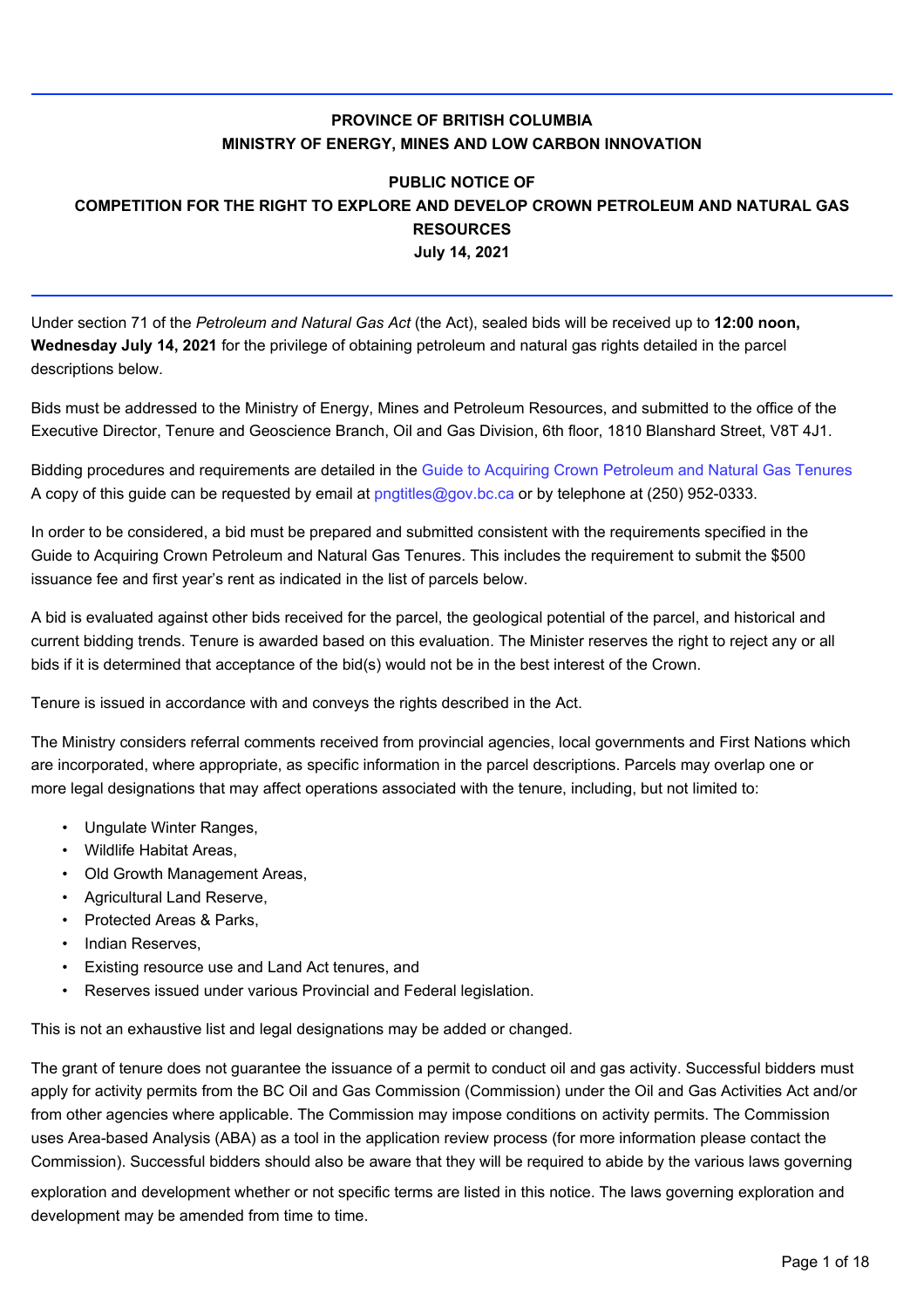#### **For More Information:**

Executive Director, Tenure and Geoscience Branch | Oil and Gas Commission Oil and Gas Division Ministry of Energy, Mines and Petroleum **Resources** PO Box 9326, Stn Prov Govt Victoria, BC V8W 9N3 Telephone: (250) 952-0333 Email: <pngtitles@gov.bc.ca> Facsimile: (250) 952-0331

PO Box 933 Victoria, BC V8W 9N3 Telephone: (250) 419-4400 [http://www.bcogc.ca/contact](http://www.bcogc.ca/contact )

The right to reject any or all bids is reserved.

DATED at Victoria, British Columbia

this 27th day of May, 2021

Bruce Ralston

Minister of Energy, Mines and Petroleum Resources

#### *Tenure Types and Rights Conferred:*

*Permits confer the exclusive right to apply under the Oil and Gas Activities Act to do exploratory drilling for petroleum, natural gas or both on land owned by the government and within the boundaries of the location of the permit. The issue or existence of a permit does not prohibit a person other than the holder of the permit from carrying out geological work or geophysical exploration in the permit area in accordance with the Oil and Gas Activities Act. (PNG Act, s. 38(1) and (2))*

*Drilling licences confer the right to explore for petroleum and natural gas. (PNG Act: Drilling Licence Regulation, s.1)*

*Leases confer the exclusive right to produce, in accordance with the Petroleum and Natural Gas Act and the Oil and Gas Activities Act, both the petroleum and natural gas referred to in the lease. (PNG Act, s. 50)*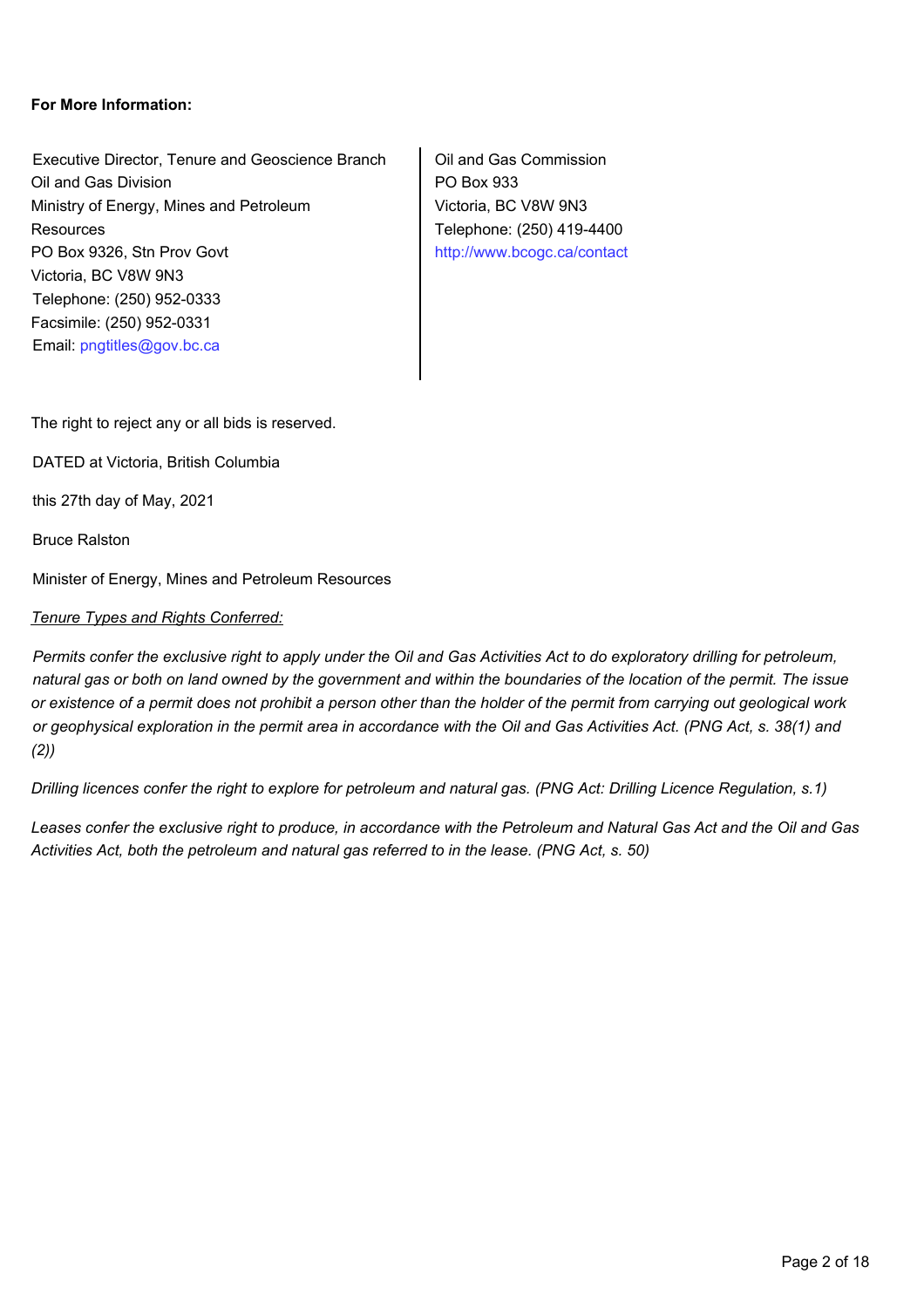|                | <b>DRILLING LICENCES</b>                                                                                                                                                                                                                                                                                                                                                                                                                                                                             |           |
|----------------|------------------------------------------------------------------------------------------------------------------------------------------------------------------------------------------------------------------------------------------------------------------------------------------------------------------------------------------------------------------------------------------------------------------------------------------------------------------------------------------------------|-----------|
| <b>PARCEL</b>  | <b>LEGAL DESCRIPTION</b>                                                                                                                                                                                                                                                                                                                                                                                                                                                                             | <b>HA</b> |
| 67230          | <b>TRACT 1</b>                                                                                                                                                                                                                                                                                                                                                                                                                                                                                       | 1038      |
|                | TWP 088 RGE 18 W6M SEC 6SE 6W                                                                                                                                                                                                                                                                                                                                                                                                                                                                        |           |
|                | INCLUDING PETROLEUM AND NATURAL GAS BELOW BASE OF 43001 BLUESKY-GETHING-<br><b>DUNLEVY</b>                                                                                                                                                                                                                                                                                                                                                                                                           |           |
|                | 43001 BLUESKY-GETHING-DUNLEVY ZONE DEFINED IN THE INTERVAL 1007.9M-1100.4M ON THE<br>BHC ACOUSTILOG GAMMA RAY LOG OF THE WELL W.A. 6790 A-7-E/94-H-02                                                                                                                                                                                                                                                                                                                                                |           |
|                | <b>TRACT 2</b>                                                                                                                                                                                                                                                                                                                                                                                                                                                                                       |           |
|                | TWP 087 RGE 19 W6M SEC 35                                                                                                                                                                                                                                                                                                                                                                                                                                                                            |           |
|                | INCLUDING PETROLEUM AND NATURAL GAS BELOW BASE OF 42005 CADOMIN-DUNLEVY-<br><b>NIKANASSIN</b>                                                                                                                                                                                                                                                                                                                                                                                                        |           |
|                | 42005 CADOMIN-DUNLEVY-NIKANASSIN ZONE DEFINED IN THE INTERVAL 1222.5M-1251.5M ON<br>THE BHC SONIC LOG OF THE WELL W.A. 4455 7-28-87-21 W6M                                                                                                                                                                                                                                                                                                                                                           |           |
|                | <b>TRACT 3</b>                                                                                                                                                                                                                                                                                                                                                                                                                                                                                       |           |
|                | TWP 088 RGE 18 W6M SEC 6NE 10                                                                                                                                                                                                                                                                                                                                                                                                                                                                        |           |
|                | INCLUDING PETROLEUM AND NATURAL GAS BELOW BASE OF 36002 CHARLIE LAKE (EXCL.<br>BELOW 'A' MARKER)                                                                                                                                                                                                                                                                                                                                                                                                     |           |
|                | 36002 CHARLIE LAKE (EXCLUDING BELOW 'A' MARKER) ZONE DEFINED IN THE INTERVAL 5001.2'-<br>5970.7' ON THE GAMMA RAY NEUTRON LOG OF THE WELL W.A. 238 C-53-D/094-B-09                                                                                                                                                                                                                                                                                                                                   |           |
|                | <b>TRACT 4</b>                                                                                                                                                                                                                                                                                                                                                                                                                                                                                       |           |
|                | TWP 088 RGE 18 W6M SEC 8                                                                                                                                                                                                                                                                                                                                                                                                                                                                             |           |
|                | INCLUDING PETROLEUM AND NATURAL GAS BELOW BASE OF 34002 ARTEX-HALFWAY-DOIG                                                                                                                                                                                                                                                                                                                                                                                                                           |           |
|                | 34002 ARTEX-HALFWAY-DOIG ZONE DEFINED IN THE INTERVAL 5970.7'-6952.7' ON THE GAMMA<br>RAY NEUTRON LOG OF THE WELL W.A. 238 C-53-D/94-B-09                                                                                                                                                                                                                                                                                                                                                            |           |
| <b>CAVEATS</b> | PARCEL LOCATED WITHIN TREATY 8 AREA AND WAS REFERRED TO THE FOLLOWING FIRST<br>NATION(S) FOR REVIEW AND COMMENT (NOTE THAT SUBSEQUENT CONSULTATION WITH FIRST<br>NATIONS, NOT NECESSARILY LIMITED TO THOSE LISTED BELOW, MAY BE REQUIRED PRIOR TO<br>ACTIVITIES BEING AUTHORIZED):                                                                                                                                                                                                                   |           |
|                | THE GRANT OF TENURE DOES NOT GUARANTEE THE ISSUANCE OF A PERMIT TO CONDUCT OIL<br>AND GAS ACTIVITY. SUCCESSFUL BIDDERS MUST APPLY FOR ACTIVITY PERMITS FROM THE BC<br>OIL AND GAS COMMISSION (COMMISSION) UNDER THE OIL AND GAS ACTIVITIES ACT AND/OR<br>FROM OTHER AGENCIES WHERE APPLICABLE. THE COMMISSION MAY DENY PERMIT<br>APPLICATIONS OR MAY IMPOSE CONDITIONS ON ACTIVITY PERMITS.                                                                                                          |           |
|                | PARCEL OVERLAPS CROWN LAND LOCATED WITHIN THE TREATY #8 AREA AND THE PROVINCE<br>STRONGLY ENCOURAGES EARLY PRE-APPLICATION ENGAGEMENT WITH THE RELEVANT FIRST<br>NATIONS; PLEASE CONTACT THE BC OIL AND GAS COMMISSION FOR GUIDANCE. PARCEL WAS<br>REFERRED TO THE FOLLOWING FIRST NATION(S) FOR REVIEW AND COMMENT (NOTE THAT<br>SUBSEQUENT CONSULTATION WITH FIRST NATIONS, NOT NECESSARILY LIMITED TO THOSE<br>LISTED BELOW, MAY BE REQUIRED PRIOR TO ACTIVITIES BEING AUTHORIZED ON CROWN LAND): |           |
|                | - DENE THA' FIRST NATION                                                                                                                                                                                                                                                                                                                                                                                                                                                                             |           |
|                | - BLUEBERRY RIVER FIRST NATIONS                                                                                                                                                                                                                                                                                                                                                                                                                                                                      |           |
|                | - DOIG RIVER FIRST NATION                                                                                                                                                                                                                                                                                                                                                                                                                                                                            |           |
|                | - WEST MOBERLY FIRST NATIONS                                                                                                                                                                                                                                                                                                                                                                                                                                                                         |           |
|                |                                                                                                                                                                                                                                                                                                                                                                                                                                                                                                      |           |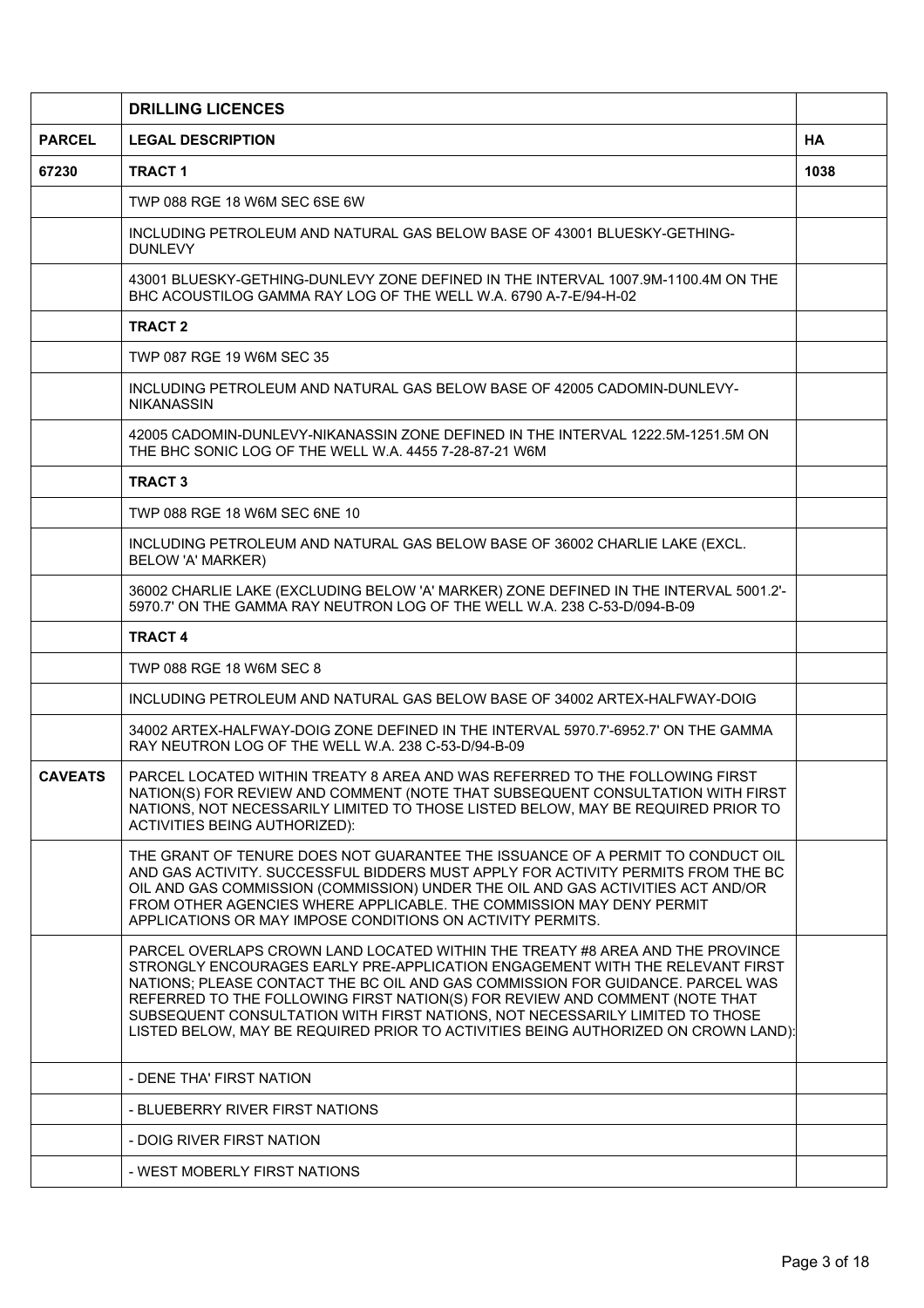| THE FOLLOWING FIRST NATION(S) HAS/HAVE ADVISED THAT THE AREA IS USED FOR<br><b>PRACTISING THEIR TREATY RIGHTS:</b>                                                                                                                                                                                                                           |  |
|----------------------------------------------------------------------------------------------------------------------------------------------------------------------------------------------------------------------------------------------------------------------------------------------------------------------------------------------|--|
| - DOIG RIVER FIRST NATION                                                                                                                                                                                                                                                                                                                    |  |
| - DENE THA' FIRST NATION                                                                                                                                                                                                                                                                                                                     |  |
| - BLUEBERRY RIVER FIRST NATIONS                                                                                                                                                                                                                                                                                                              |  |
| - WEST MOBERLY FIRST NATIONS                                                                                                                                                                                                                                                                                                                 |  |
| THE FOLLOWING FIRST NATION(S) HAS/HAVE REQUESTED EARLY ENGAGEMENT, PRIOR TO<br>SUBMITTING AN APPLICATION TO THE OIL AND GAS COMMISSION, TO PROVIDE THE PROPONENT<br>WITH THE OPPORTUNITY TO DISCUSS FIRST NATION(S) INTERESTS (ASSESSMENTS;<br>MONITORING STUDIES; AND MITIGATION, MANAGEMENT AND/OR RECLAMATION PLANS MAY BE<br>REQUESTED): |  |
| - DOIG RIVER FIRST NATION                                                                                                                                                                                                                                                                                                                    |  |
| - BLUEBERRY RIVER FIRST NATIONS                                                                                                                                                                                                                                                                                                              |  |
| ACCESS, EXPLORATION AND CONSTRUCTION RESTRICTIONS MAY APPLY TO PROTECT<br>ACTIVITIES AND INTERESTS IDENTIFIED IN THE AREA BY ONE OR MORE FIRST NATIONS. THESE<br>INCLUDE BUT ARE NOT LIMITED TO:                                                                                                                                             |  |
| - TRADITIONAL USE AREAS                                                                                                                                                                                                                                                                                                                      |  |
| - ARCHAEOLOGICAL SITE(S)                                                                                                                                                                                                                                                                                                                     |  |
| - RIPARIAN HABITATS                                                                                                                                                                                                                                                                                                                          |  |
| - HISTORIC OR CURRENT TRAIL(S)                                                                                                                                                                                                                                                                                                               |  |
| - HISTORIC OR CURRENT CAMP(S)                                                                                                                                                                                                                                                                                                                |  |
| - CULTURALLY IMPORTANT PLANTS                                                                                                                                                                                                                                                                                                                |  |
| - GATHERING                                                                                                                                                                                                                                                                                                                                  |  |
| - HUNTING                                                                                                                                                                                                                                                                                                                                    |  |
| - MOOSE                                                                                                                                                                                                                                                                                                                                      |  |
| - DEER                                                                                                                                                                                                                                                                                                                                       |  |
| - ELK                                                                                                                                                                                                                                                                                                                                        |  |
| THE BC OIL AND GAS COMMISSION USES AREA BASED ANALYSIS (ABA) AS A TOOL IN THE<br>APPLICATION REVIEW PROCESS; THIS PARCEL OVERLAPS ABA "ENHANCED MANAGEMENT"<br>STATUS WITHIN RIPARIAN RESERVE ZONES (FOR MORE INFORMATION CONTACT THE<br>COMMISSION).                                                                                        |  |
| ACCESS AND CONSTRUCTION RESTRICTIONS MAY APPLY. PRIOR TO ON-THE-GROUND<br>ACTIVITY, CONTACT THE APPROPRIATE PROVINCIAL MINISTRY FOR APPLICABLE MANAGEMENT<br>AND PROTECTION MEASURES TO MINIMIZE DISTURBANCE AND ADDRESS THE FOLLOWING (NOT<br>LIMITED TO):                                                                                  |  |
| - TRAPLINE(S)                                                                                                                                                                                                                                                                                                                                |  |
| - FISH AND WILDLIFE MANAGEMENT RESERVE                                                                                                                                                                                                                                                                                                       |  |
| PARCEL WITHIN OR PARTIALLY WITHIN THE AGRICULTURAL LAND RESERVE; RESTORATION OF<br>SURFACE SOIL ON DISTURBED AREAS REQUIRED. PRECAUTIONS REQUIRED TO PREVENT THE<br>INTRODUCTION OR SPREAD OF INVASIVE PLANTS AND PLANT DISEASES.                                                                                                            |  |
| POTENTIAL FOR ARCHAEOLOGICAL RESOURCES EXISTS; ARCHAEOLOGICAL IMPACT<br>ASSESSMENT MAY BE REQUIRED.                                                                                                                                                                                                                                          |  |
| <b>TERM: 3 YEARS</b>                                                                                                                                                                                                                                                                                                                         |  |
| FEES: \$500.00                                                                                                                                                                                                                                                                                                                               |  |
|                                                                                                                                                                                                                                                                                                                                              |  |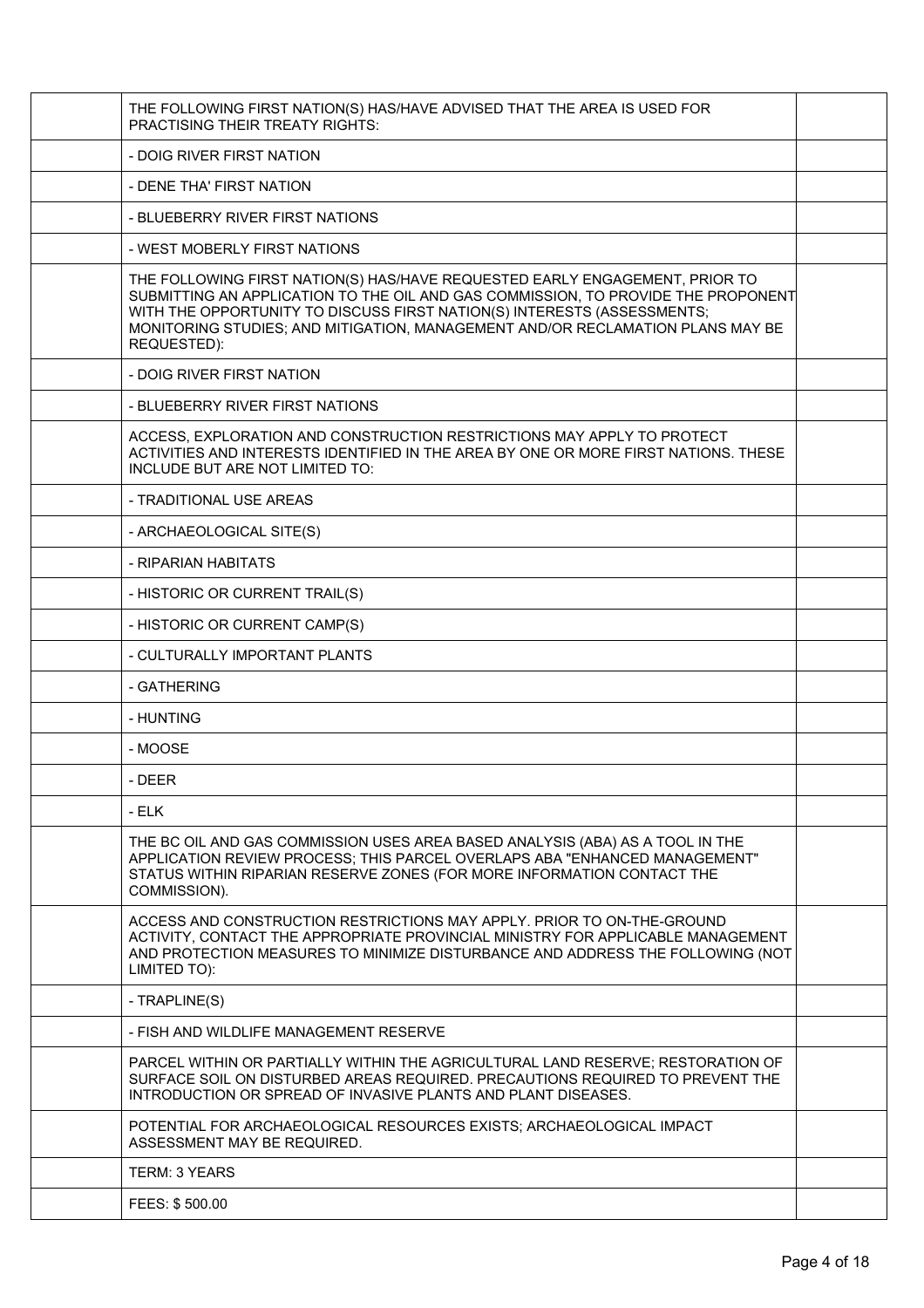|                | <b>RENT PER HA: \$3.50</b>                                                                                                                                                                                                                                                                                                                                                                                                                                                                           |           |
|----------------|------------------------------------------------------------------------------------------------------------------------------------------------------------------------------------------------------------------------------------------------------------------------------------------------------------------------------------------------------------------------------------------------------------------------------------------------------------------------------------------------------|-----------|
|                | NO FURTHER TRACTS                                                                                                                                                                                                                                                                                                                                                                                                                                                                                    |           |
|                | REFERENCE NUMBER: 2106004                                                                                                                                                                                                                                                                                                                                                                                                                                                                            |           |
| <b>PARCEL</b>  | <b>LEGAL DESCRIPTION</b>                                                                                                                                                                                                                                                                                                                                                                                                                                                                             | <b>HA</b> |
| 67231          | <b>TRACT 1</b>                                                                                                                                                                                                                                                                                                                                                                                                                                                                                       | 792       |
|                | TWP 088 RGE 17 W6M SEC 11 15                                                                                                                                                                                                                                                                                                                                                                                                                                                                         |           |
|                | INCLUDING PETROLEUM AND NATURAL GAS BELOW BASE OF 43001 BLUESKY-GETHING-<br><b>DUNLEVY</b>                                                                                                                                                                                                                                                                                                                                                                                                           |           |
|                | 43001 BLUESKY-GETHING-DUNLEVY ZONE DEFINED IN THE INTERVAL 1007.9M-1100.4M ON THE<br>BHC ACOUSTILOG GAMMA RAY LOG OF THE WELL W.A. 6790 A-7-E/94-H-02                                                                                                                                                                                                                                                                                                                                                |           |
|                | <b>TRACT 2</b>                                                                                                                                                                                                                                                                                                                                                                                                                                                                                       |           |
|                | TWP 088 RGE 17 W6M SEC 12                                                                                                                                                                                                                                                                                                                                                                                                                                                                            |           |
|                | INCLUDING PETROLEUM AND NATURAL GAS BELOW BASE OF 34002 ARTEX-HALFWAY-DOIG                                                                                                                                                                                                                                                                                                                                                                                                                           |           |
|                | 34002 ARTEX-HALFWAY-DOIG ZONE DEFINED IN THE INTERVAL 5970.7'-6952.7' ON THE GAMMA<br>RAY NEUTRON LOG OF THE WELL W.A. 238 C-53-D/94-B-09                                                                                                                                                                                                                                                                                                                                                            |           |
| <b>CAVEATS</b> | THE GRANT OF TENURE DOES NOT GUARANTEE THE ISSUANCE OF A PERMIT TO CONDUCT OIL<br>AND GAS ACTIVITY. SUCCESSFUL BIDDERS MUST APPLY FOR ACTIVITY PERMITS FROM THE BC<br>OIL AND GAS COMMISSION (COMMISSION) UNDER THE OIL AND GAS ACTIVITIES ACT AND/OR<br>FROM OTHER AGENCIES WHERE APPLICABLE. THE COMMISSION MAY DENY PERMIT<br>APPLICATIONS OR MAY IMPOSE CONDITIONS ON ACTIVITY PERMITS.                                                                                                          |           |
|                | PARCEL OVERLAPS CROWN LAND LOCATED WITHIN THE TREATY #8 AREA AND THE PROVINCE<br>STRONGLY ENCOURAGES EARLY PRE-APPLICATION ENGAGEMENT WITH THE RELEVANT FIRST<br>NATIONS; PLEASE CONTACT THE BC OIL AND GAS COMMISSION FOR GUIDANCE. PARCEL WAS<br>REFERRED TO THE FOLLOWING FIRST NATION(S) FOR REVIEW AND COMMENT (NOTE THAT<br>SUBSEQUENT CONSULTATION WITH FIRST NATIONS, NOT NECESSARILY LIMITED TO THOSE<br>LISTED BELOW, MAY BE REQUIRED PRIOR TO ACTIVITIES BEING AUTHORIZED ON CROWN LAND): |           |
|                | - DENE THA' FIRST NATION                                                                                                                                                                                                                                                                                                                                                                                                                                                                             |           |
|                | - BLUEBERRY RIVER FIRST NATIONS                                                                                                                                                                                                                                                                                                                                                                                                                                                                      |           |
|                | - DOIG RIVER FIRST NATION                                                                                                                                                                                                                                                                                                                                                                                                                                                                            |           |
|                | - WEST MOBERLY FIRST NATIONS                                                                                                                                                                                                                                                                                                                                                                                                                                                                         |           |
|                | THE FOLLOWING FIRST NATION(S) HAS/HAVE ADVISED THAT THE AREA IS USED FOR<br><b>PRACTISING THEIR TREATY RIGHTS:</b>                                                                                                                                                                                                                                                                                                                                                                                   |           |
|                | - DOIG RIVER FIRST NATION                                                                                                                                                                                                                                                                                                                                                                                                                                                                            |           |
|                | - DENE THA' FIRST NATION                                                                                                                                                                                                                                                                                                                                                                                                                                                                             |           |
|                | - BLUEBERRY RIVER FIRST NATIONS                                                                                                                                                                                                                                                                                                                                                                                                                                                                      |           |
|                | - WEST MOBERLY FIRST NATIONS                                                                                                                                                                                                                                                                                                                                                                                                                                                                         |           |
|                | THE FOLLOWING FIRST NATION(S) HAS/HAVE REQUESTED EARLY ENGAGEMENT, PRIOR TO<br>SUBMITTING AN APPLICATION TO THE OIL AND GAS COMMISSION, TO PROVIDE THE PROPONENT<br>WITH THE OPPORTUNITY TO DISCUSS FIRST NATION(S) INTERESTS (ASSESSMENTS;<br>MONITORING STUDIES; AND MITIGATION, MANAGEMENT AND/OR RECLAMATION PLANS MAY BE<br>REQUESTED):                                                                                                                                                         |           |
|                | - DOIG RIVER FIRST NATION                                                                                                                                                                                                                                                                                                                                                                                                                                                                            |           |
|                | - BLUEBERRY RIVER FIRST NATIONS                                                                                                                                                                                                                                                                                                                                                                                                                                                                      |           |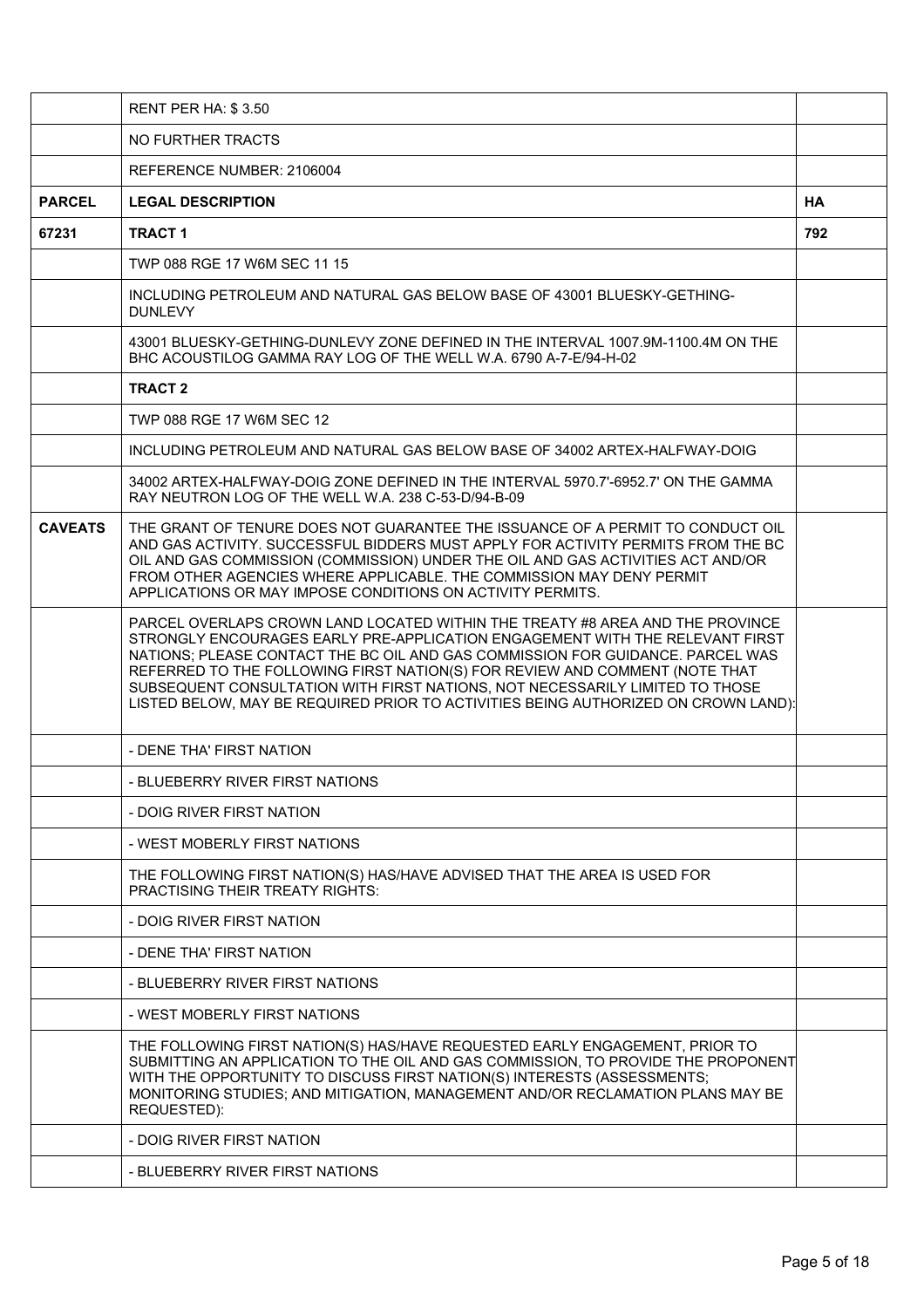| ACCESS, EXPLORATION AND CONSTRUCTION RESTRICTIONS MAY APPLY TO PROTECT<br>ACTIVITIES AND INTERESTS IDENTIFIED IN THE AREA BY ONE OR MORE FIRST NATIONS. THESE<br>INCLUDE BUT ARE NOT LIMITED TO:                                                            |  |
|-------------------------------------------------------------------------------------------------------------------------------------------------------------------------------------------------------------------------------------------------------------|--|
| PARCEL IS LOCATED NEAR OR WITHIN AN AREA IDENTIFIED BY THE DOIG RIVER FIRST NATION<br>AS SIGNIFICANT COMMUNITY USE, INCLUDING CULTURAL OR SPIRITUAL AREAS.                                                                                                  |  |
| - HISTORIC OR CURRENT TRAIL(S)                                                                                                                                                                                                                              |  |
| - HISTORIC OR CURRENT CAMP(S)                                                                                                                                                                                                                               |  |
| - TRAPPING                                                                                                                                                                                                                                                  |  |
| - HUNTING                                                                                                                                                                                                                                                   |  |
| PARCEL OVERLAPS TRAPLINE REGISTERED TO FIRST NATION COMMUNITY MEMBER                                                                                                                                                                                        |  |
| - CUMULATIVE EFFECTS                                                                                                                                                                                                                                        |  |
| - TRADITIONAL USE AREAS                                                                                                                                                                                                                                     |  |
| - WILDLIFE VALUES                                                                                                                                                                                                                                           |  |
| - BIODIVERSITY AND RIPARIAN VALUES                                                                                                                                                                                                                          |  |
| - MIGRATORY BIRDS                                                                                                                                                                                                                                           |  |
| - ARCHAEOLOGICAL SITE(S)                                                                                                                                                                                                                                    |  |
| - CULTURALLY IMPORTANT PLANTS                                                                                                                                                                                                                               |  |
| - GATHERING                                                                                                                                                                                                                                                 |  |
| - HUNTING                                                                                                                                                                                                                                                   |  |
| - MOOSE                                                                                                                                                                                                                                                     |  |
| - DEER                                                                                                                                                                                                                                                      |  |
| - ELK                                                                                                                                                                                                                                                       |  |
| CONCERNS AND ISSUES IN THE AREA IDENTIFIED BY ONE OR MORE FIRST NATIONS INCLUDE:                                                                                                                                                                            |  |
| PARCEL IS LOCATED WITHIN A FIRST NATION WATER SUPPLY AREA.                                                                                                                                                                                                  |  |
| THE BC OIL AND GAS COMMISSION USES AREA BASED ANALYSIS (ABA) AS A TOOL IN THE<br>APPLICATION REVIEW PROCESS; THIS PARCEL OVERLAPS ABA "ENHANCED MANAGEMENT"<br>STATUS WITHIN RIPARIAN RESERVE ZONES (FOR MORE INFORMATION CONTACT THE<br>COMMISSION).       |  |
| ACCESS AND CONSTRUCTION RESTRICTIONS MAY APPLY. PRIOR TO ON-THE-GROUND<br>ACTIVITY, CONTACT THE APPROPRIATE PROVINCIAL MINISTRY FOR APPLICABLE MANAGEMENT<br>AND PROTECTION MEASURES TO MINIMIZE DISTURBANCE AND ADDRESS THE FOLLOWING (NOT<br>LIMITED TO): |  |
| - WATER QUALITY AND WATERSHED VALUES                                                                                                                                                                                                                        |  |
| - WILDLIFE VALUES                                                                                                                                                                                                                                           |  |
| - GRAZING RESERVE/DESIGNATED USE                                                                                                                                                                                                                            |  |
| PARCEL WITHIN OR PARTIALLY WITHIN THE AGRICULTURAL LAND RESERVE; RESTORATION OF<br>SURFACE SOIL ON DISTURBED AREAS REQUIRED. PRECAUTIONS REQUIRED TO PREVENT THE<br>INTRODUCTION OR SPREAD OF INVASIVE PLANTS AND PLANT DISEASES.                           |  |
| POTENTIAL FOR ARCHAEOLOGICAL RESOURCES EXISTS; ARCHAEOLOGICAL IMPACT<br>ASSESSMENT MAY BE REQUIRED.                                                                                                                                                         |  |
| TERM: 3 YEARS                                                                                                                                                                                                                                               |  |
| FEES: \$500.00                                                                                                                                                                                                                                              |  |
|                                                                                                                                                                                                                                                             |  |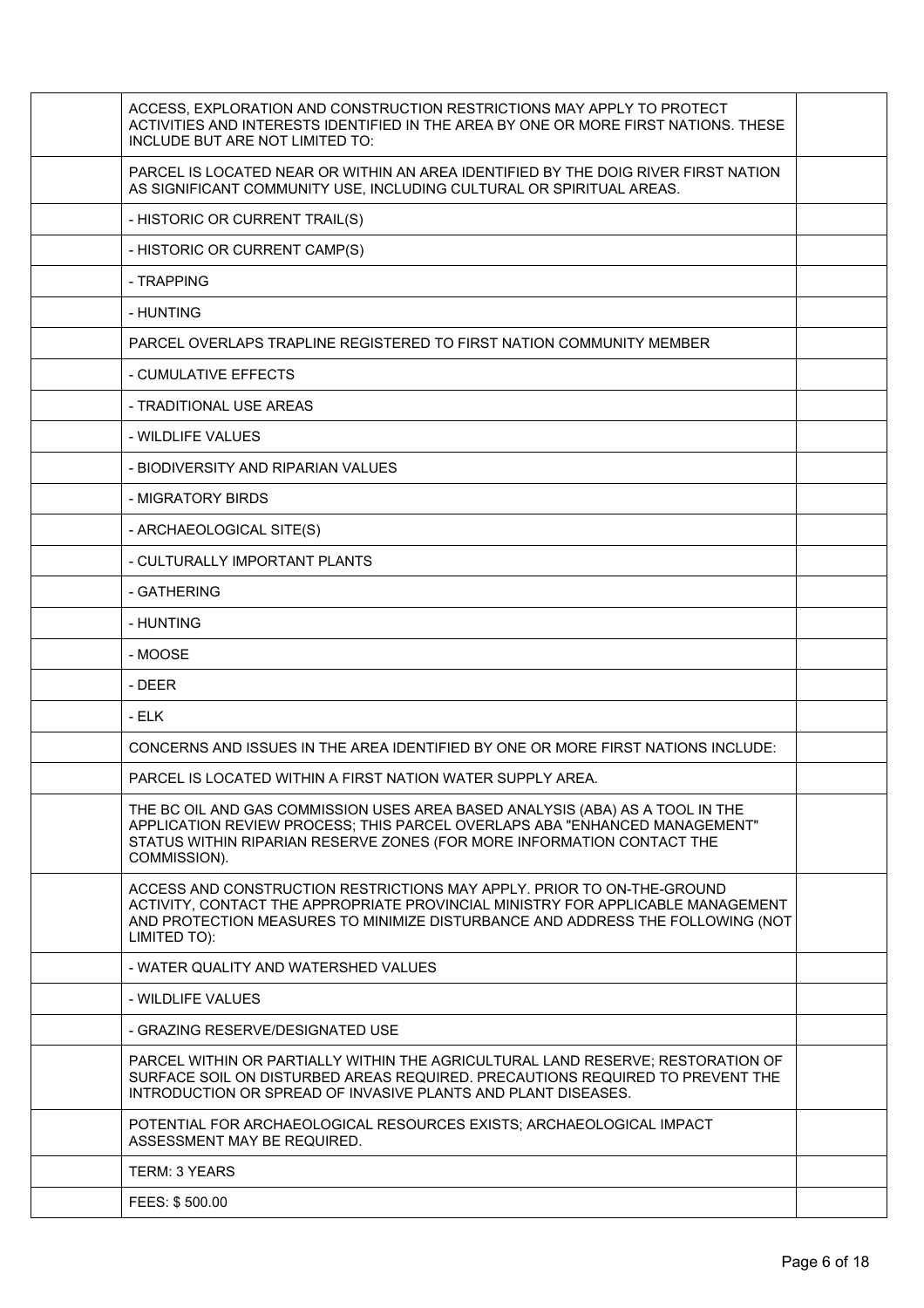| RENT PER HA: \$ 3.50      |  |
|---------------------------|--|
| NO FURTHER TRACTS         |  |
| REFERENCE NUMBER: 2106006 |  |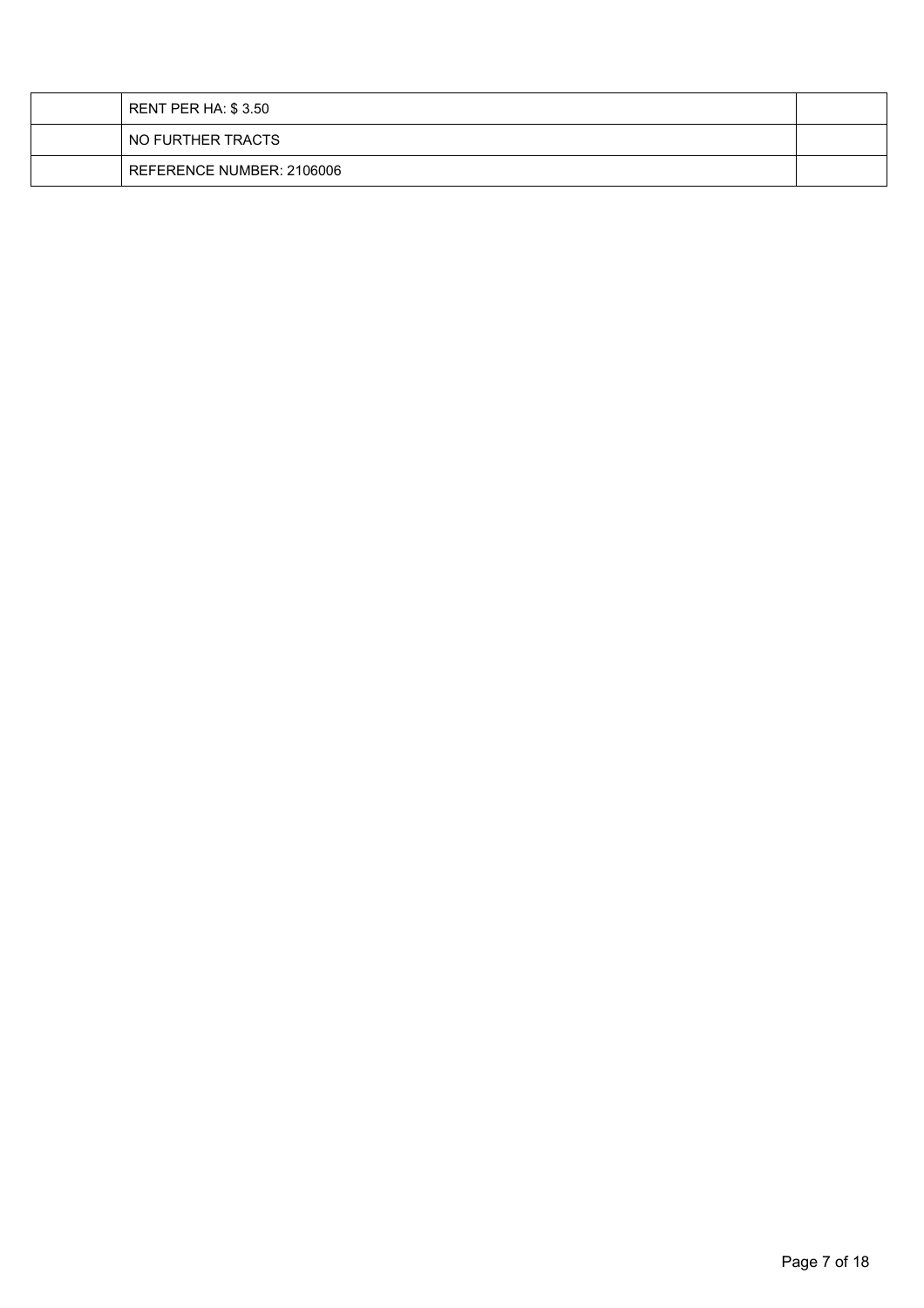|                | <b>LEASES</b>                                                                                                                                                                                                                                                                                                                                                                                                                                                                                        |           |
|----------------|------------------------------------------------------------------------------------------------------------------------------------------------------------------------------------------------------------------------------------------------------------------------------------------------------------------------------------------------------------------------------------------------------------------------------------------------------------------------------------------------------|-----------|
| <b>PARCEL</b>  | <b>LEGAL DESCRIPTION</b>                                                                                                                                                                                                                                                                                                                                                                                                                                                                             | <b>HA</b> |
| 67232          | <b>TRACT 1</b>                                                                                                                                                                                                                                                                                                                                                                                                                                                                                       | 1306      |
|                | TWP 083 RGE 13 W6M SEC 19 30                                                                                                                                                                                                                                                                                                                                                                                                                                                                         |           |
|                | TWP 083 RGE 14 W6M SEC 13 14 35E                                                                                                                                                                                                                                                                                                                                                                                                                                                                     |           |
|                | INCLUDING PETROLEUM AND NATURAL GAS ALL ZONES                                                                                                                                                                                                                                                                                                                                                                                                                                                        |           |
|                | EXCLUDING PETROLEUM AND NATURAL GAS IN 33017 MONTNEY (EXCLUDING BASAL LAG)                                                                                                                                                                                                                                                                                                                                                                                                                           |           |
|                | 33017 MONTNEY (EXCLUDING BASAL LAG) ZONE IDENTIFIED IN THE INTERVAL 1633.9M-1950.8M<br>ON THE BOREHOLE COMPENSATED SONIC LOG OF THE WELL W.A. 16491 11-17-83-16 W6M                                                                                                                                                                                                                                                                                                                                  |           |
|                | <b>TRACT 2</b>                                                                                                                                                                                                                                                                                                                                                                                                                                                                                       |           |
|                | TWP 083 RGE 14 W6M SEC 35W                                                                                                                                                                                                                                                                                                                                                                                                                                                                           |           |
|                | INCLUDING PETROLEUM AND NATURAL GAS BELOW BASE OF 36003 CHARLIE LAKE (EXCL.<br>BELOW 'A' MARKER)                                                                                                                                                                                                                                                                                                                                                                                                     |           |
|                | EXCLUDING PETROLEUM AND NATURAL GAS IN 33017 MONTNEY (EXCLUDING BASAL LAG)                                                                                                                                                                                                                                                                                                                                                                                                                           |           |
|                | 36003 CHARLIE LAKE (EXCLUDING BELOW 'A' MARKER) ZONE DEFINED IN THE INTERVAL 3879.6'-<br>4929.8' ON THE SIMULTANEOUS GAMMA RAY NEUTRON LOG OF THE WELL W.A. 376 11-23-81-22<br>W6M                                                                                                                                                                                                                                                                                                                   |           |
|                | 33017 MONTNEY (EXCLUDING BASAL LAG) ZONE IDENTIFIED IN THE INTERVAL 1633.9M-1950.8M<br>ON THE BOREHOLE COMPENSATED SONIC LOG OF THE WELL W.A. 16491 11-17-83-16 W6M                                                                                                                                                                                                                                                                                                                                  |           |
| <b>CAVEATS</b> | THE GRANT OF TENURE DOES NOT GUARANTEE THE ISSUANCE OF A PERMIT TO CONDUCT OIL<br>AND GAS ACTIVITY. SUCCESSFUL BIDDERS MUST APPLY FOR ACTIVITY PERMITS FROM THE BC<br>OIL AND GAS COMMISSION (COMMISSION) UNDER THE OIL AND GAS ACTIVITIES ACT AND/OR<br>FROM OTHER AGENCIES WHERE APPLICABLE. THE COMMISSION MAY DENY PERMIT<br>APPLICATIONS OR MAY IMPOSE CONDITIONS ON ACTIVITY PERMITS.                                                                                                          |           |
|                | PARCEL OVERLAPS CROWN LAND LOCATED WITHIN THE TREATY #8 AREA AND THE PROVINCE<br>STRONGLY ENCOURAGES EARLY PRE-APPLICATION ENGAGEMENT WITH THE RELEVANT FIRST<br>NATIONS; PLEASE CONTACT THE BC OIL AND GAS COMMISSION FOR GUIDANCE. PARCEL WAS<br>REFERRED TO THE FOLLOWING FIRST NATION(S) FOR REVIEW AND COMMENT (NOTE THAT<br>SUBSEQUENT CONSULTATION WITH FIRST NATIONS, NOT NECESSARILY LIMITED TO THOSE<br>LISTED BELOW, MAY BE REQUIRED PRIOR TO ACTIVITIES BEING AUTHORIZED ON CROWN LAND): |           |
|                | - DENE THA' FIRST NATION                                                                                                                                                                                                                                                                                                                                                                                                                                                                             |           |
|                | - BLUEBERRY RIVER FIRST NATIONS                                                                                                                                                                                                                                                                                                                                                                                                                                                                      |           |
|                | - DOIG RIVER FIRST NATION                                                                                                                                                                                                                                                                                                                                                                                                                                                                            |           |
|                | - HORSE LAKE FIRST NATION                                                                                                                                                                                                                                                                                                                                                                                                                                                                            |           |
|                | - WEST MOBERLY FIRST NATIONS                                                                                                                                                                                                                                                                                                                                                                                                                                                                         |           |
|                | THE FOLLOWING FIRST NATION(S) HAS/HAVE ADVISED THAT THE AREA IS USED FOR<br>PRACTISING THEIR TREATY RIGHTS:                                                                                                                                                                                                                                                                                                                                                                                          |           |
|                | - DOIG RIVER FIRST NATION                                                                                                                                                                                                                                                                                                                                                                                                                                                                            |           |
|                | - WEST MOBERLY FIRST NATIONS                                                                                                                                                                                                                                                                                                                                                                                                                                                                         |           |
|                | - HORSE LAKE FIRST NATION                                                                                                                                                                                                                                                                                                                                                                                                                                                                            |           |
|                | - BLUEBERRY RIVER FIRST NATIONS                                                                                                                                                                                                                                                                                                                                                                                                                                                                      |           |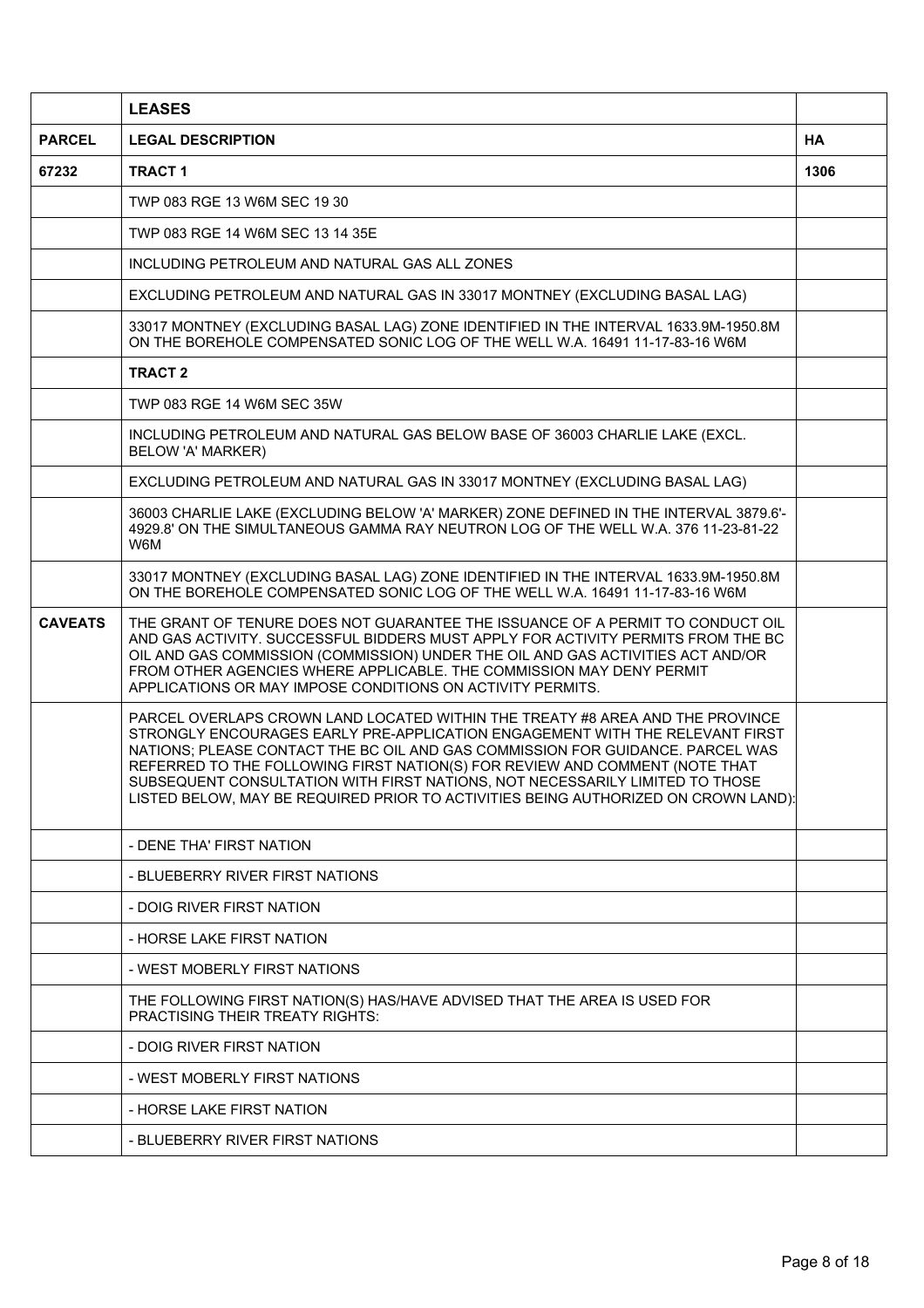| THE FOLLOWING FIRST NATION(S) HAS/HAVE REQUESTED EARLY ENGAGEMENT, PRIOR TO<br>SUBMITTING AN APPLICATION TO THE OIL AND GAS COMMISSION, TO PROVIDE THE PROPONENT<br>WITH THE OPPORTUNITY TO DISCUSS FIRST NATION(S) INTERESTS (ASSESSMENTS;<br>MONITORING STUDIES; AND MITIGATION, MANAGEMENT AND/OR RECLAMATION PLANS MAY BE<br>REQUESTED): |  |
|----------------------------------------------------------------------------------------------------------------------------------------------------------------------------------------------------------------------------------------------------------------------------------------------------------------------------------------------|--|
| - DOIG RIVER FIRST NATION                                                                                                                                                                                                                                                                                                                    |  |
| - BLUEBERRY RIVER FIRST NATIONS                                                                                                                                                                                                                                                                                                              |  |
| ACCESS, EXPLORATION AND CONSTRUCTION RESTRICTIONS MAY APPLY TO PROTECT<br>ACTIVITIES AND INTERESTS IDENTIFIED IN THE AREA BY ONE OR MORE FIRST NATIONS. THESE<br>INCLUDE BUT ARE NOT LIMITED TO:                                                                                                                                             |  |
| - HISTORIC OR CURRENT TRAIL(S)                                                                                                                                                                                                                                                                                                               |  |
| - HISTORIC OR CURRENT CAMP(S)                                                                                                                                                                                                                                                                                                                |  |
| - TRAPPING                                                                                                                                                                                                                                                                                                                                   |  |
| - HUNTING                                                                                                                                                                                                                                                                                                                                    |  |
| - CUMULATIVE EFFECTS                                                                                                                                                                                                                                                                                                                         |  |
| - FISHING                                                                                                                                                                                                                                                                                                                                    |  |
| - TRADITIONAL USE AREAS                                                                                                                                                                                                                                                                                                                      |  |
| - WILDLIFE VALUES                                                                                                                                                                                                                                                                                                                            |  |
| - MIGRATORY BIRDS                                                                                                                                                                                                                                                                                                                            |  |
| - WILDLIFE AND WILDLIFE HABITAT                                                                                                                                                                                                                                                                                                              |  |
| WATERFOWL AREAS IN LAKES AND LARGE PONDS                                                                                                                                                                                                                                                                                                     |  |
| - GATHERING                                                                                                                                                                                                                                                                                                                                  |  |
| CONCERNS AND ISSUES IN THE AREA IDENTIFIED BY ONE OR MORE FIRST NATIONS INCLUDE:                                                                                                                                                                                                                                                             |  |
| PARCEL IS LOCATED NEAR OR WITHIN AN AREA IDENTIFIED BY THE DOIG RIVER FIRST NATION<br>AS SIGNIFICANT COMMUNITY USE, INCLUDING CULTURAL OR SPIRITUAL AREAS.                                                                                                                                                                                   |  |
| THE BC OIL AND GAS COMMISSION USES AREA BASED ANALYSIS (ABA) AS A TOOL IN THE<br>APPLICATION REVIEW PROCESS; THIS PARCEL OVERLAPS ABA "ENHANCED MANAGEMENT"<br>STATUS WITHIN RIPARIAN RESERVE ZONES (FOR MORE INFORMATION CONTACT THE<br>COMMISSION).                                                                                        |  |
| ACCESS AND CONSTRUCTION RESTRICTIONS MAY APPLY. PRIOR TO ON-THE-GROUND<br>ACTIVITY, CONTACT THE APPROPRIATE PROVINCIAL MINISTRY FOR APPLICABLE MANAGEMENT<br>AND PROTECTION MEASURES TO MINIMIZE DISTURBANCE AND ADDRESS THE FOLLOWING (NOT<br>LIMITED TO):                                                                                  |  |
| - BLUE OR RED LISTED SPECIES                                                                                                                                                                                                                                                                                                                 |  |
| - WATER QUALITY AND WATERSHED VALUES                                                                                                                                                                                                                                                                                                         |  |
| - WILDLIFE VALUES                                                                                                                                                                                                                                                                                                                            |  |
| - TRAPLINE(S)                                                                                                                                                                                                                                                                                                                                |  |
| - GRAZING RESERVE/DESIGNATED USE                                                                                                                                                                                                                                                                                                             |  |
| PARCEL WITHIN OR PARTIALLY WITHIN THE AGRICULTURAL LAND RESERVE; RESTORATION OF<br>SURFACE SOIL ON DISTURBED AREAS REQUIRED. PRECAUTIONS REQUIRED TO PREVENT THE<br>INTRODUCTION OR SPREAD OF INVASIVE PLANTS AND PLANT DISEASES.                                                                                                            |  |
| POTENTIAL FOR ARCHAEOLOGICAL RESOURCES EXISTS; ARCHAEOLOGICAL IMPACT<br>ASSESSMENT MAY BE REQUIRED.                                                                                                                                                                                                                                          |  |
| <b>TERM: 5 YEARS</b>                                                                                                                                                                                                                                                                                                                         |  |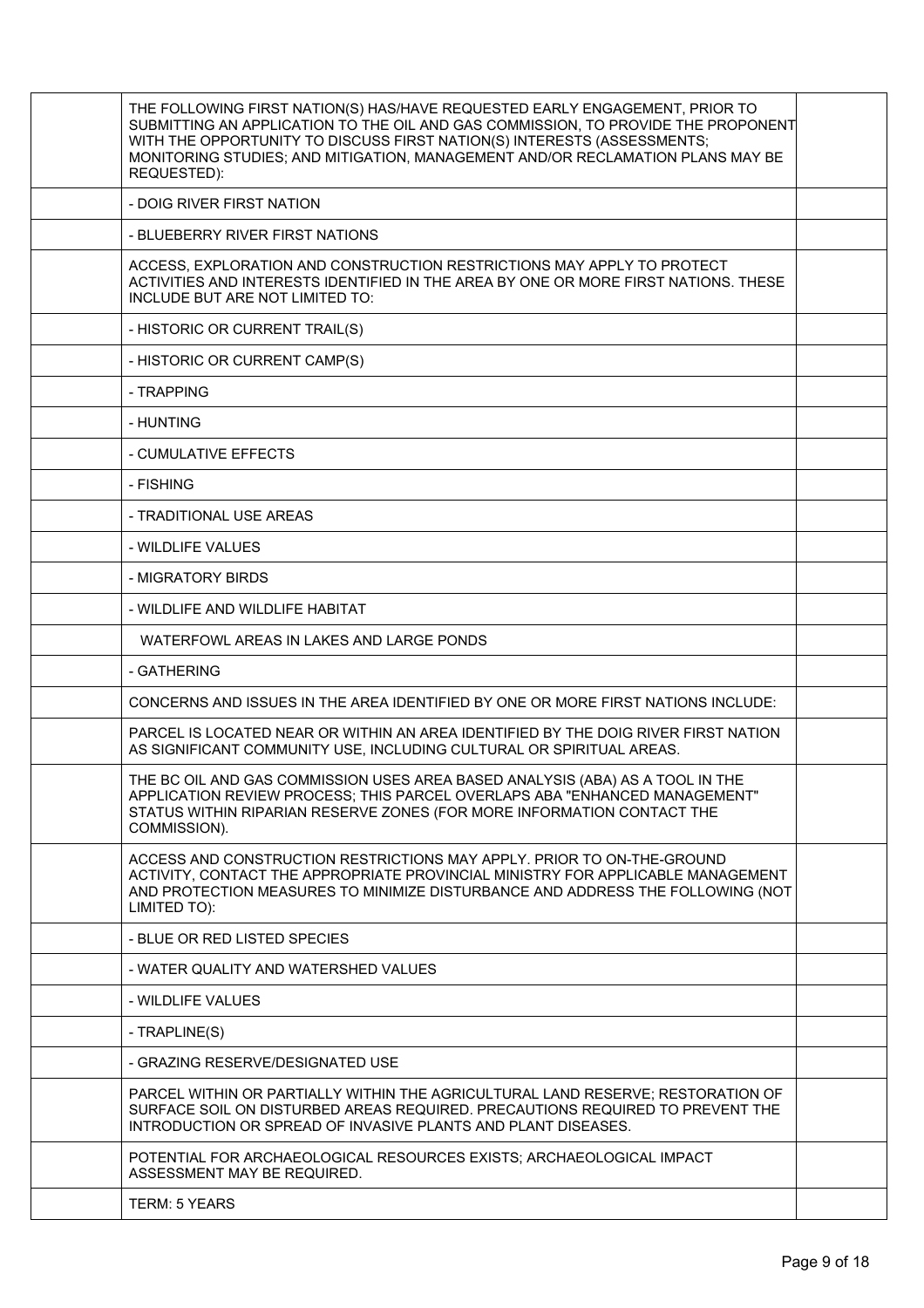|                | FEES: \$500.00                                                                                                                                                                                                                                                                                                                                                                                                                                                                                       |           |
|----------------|------------------------------------------------------------------------------------------------------------------------------------------------------------------------------------------------------------------------------------------------------------------------------------------------------------------------------------------------------------------------------------------------------------------------------------------------------------------------------------------------------|-----------|
|                | <b>RENT PER HA: \$7.50</b>                                                                                                                                                                                                                                                                                                                                                                                                                                                                           |           |
|                | NO FURTHER TRACTS                                                                                                                                                                                                                                                                                                                                                                                                                                                                                    |           |
|                | REFERENCE NUMBER: 2106001                                                                                                                                                                                                                                                                                                                                                                                                                                                                            |           |
| <b>PARCEL</b>  | <b>LEGAL DESCRIPTION</b>                                                                                                                                                                                                                                                                                                                                                                                                                                                                             | <b>HA</b> |
| 67233          | <b>TRACT 1</b>                                                                                                                                                                                                                                                                                                                                                                                                                                                                                       | 528       |
|                | TWP 083 RGE 14 W6M SEC 31 32                                                                                                                                                                                                                                                                                                                                                                                                                                                                         |           |
|                | INCLUDING PETROLEUM AND NATURAL GAS ALL ZONES                                                                                                                                                                                                                                                                                                                                                                                                                                                        |           |
|                | EXCLUDING PETROLEUM AND NATURAL GAS IN 33004 MONTNEY (EXCLUDING BASAL LAG)                                                                                                                                                                                                                                                                                                                                                                                                                           |           |
|                | 33004 MONTNEY ZONE (EXCLUDING BASAL LAG) DEFINED IN THE INTERVAL 2028.1M-2338.6M ON<br>THE BOREHOLE COMPENSATED SONIC LOG OF THE WELL W.A. 6717 10-18-79-14 W6M                                                                                                                                                                                                                                                                                                                                      |           |
| <b>CAVEATS</b> | THE GRANT OF TENURE DOES NOT GUARANTEE THE ISSUANCE OF A PERMIT TO CONDUCT OIL<br>AND GAS ACTIVITY. SUCCESSFUL BIDDERS MUST APPLY FOR ACTIVITY PERMITS FROM THE BC<br>OIL AND GAS COMMISSION (COMMISSION) UNDER THE OIL AND GAS ACTIVITIES ACT AND/OR<br>FROM OTHER AGENCIES WHERE APPLICABLE. THE COMMISSION MAY DENY PERMIT<br>APPLICATIONS OR MAY IMPOSE CONDITIONS ON ACTIVITY PERMITS.                                                                                                          |           |
|                | PARCEL OVERLAPS CROWN LAND LOCATED WITHIN THE TREATY #8 AREA AND THE PROVINCE<br>STRONGLY ENCOURAGES EARLY PRE-APPLICATION ENGAGEMENT WITH THE RELEVANT FIRST<br>NATIONS; PLEASE CONTACT THE BC OIL AND GAS COMMISSION FOR GUIDANCE. PARCEL WAS<br>REFERRED TO THE FOLLOWING FIRST NATION(S) FOR REVIEW AND COMMENT (NOTE THAT<br>SUBSEQUENT CONSULTATION WITH FIRST NATIONS, NOT NECESSARILY LIMITED TO THOSE<br>LISTED BELOW, MAY BE REQUIRED PRIOR TO ACTIVITIES BEING AUTHORIZED ON CROWN LAND): |           |
|                | - DENE THA' FIRST NATION                                                                                                                                                                                                                                                                                                                                                                                                                                                                             |           |
|                | - BLUEBERRY RIVER FIRST NATIONS                                                                                                                                                                                                                                                                                                                                                                                                                                                                      |           |
|                | - DOIG RIVER FIRST NATION                                                                                                                                                                                                                                                                                                                                                                                                                                                                            |           |
|                | - HORSE LAKE FIRST NATION                                                                                                                                                                                                                                                                                                                                                                                                                                                                            |           |
|                | - WEST MOBERLY FIRST NATIONS                                                                                                                                                                                                                                                                                                                                                                                                                                                                         |           |
|                | THE FOLLOWING FIRST NATION(S) HAS/HAVE ADVISED THAT THE AREA IS USED FOR<br>PRACTISING THEIR TREATY RIGHTS:                                                                                                                                                                                                                                                                                                                                                                                          |           |
|                | - DOIG RIVER FIRST NATION                                                                                                                                                                                                                                                                                                                                                                                                                                                                            |           |
|                | - DENE THA' FIRST NATION                                                                                                                                                                                                                                                                                                                                                                                                                                                                             |           |
|                | - BLUEBERRY RIVER FIRST NATIONS                                                                                                                                                                                                                                                                                                                                                                                                                                                                      |           |
|                | - HORSE LAKE FIRST NATION                                                                                                                                                                                                                                                                                                                                                                                                                                                                            |           |
|                | - WEST MOBERLY FIRST NATIONS                                                                                                                                                                                                                                                                                                                                                                                                                                                                         |           |
|                | THE FOLLOWING FIRST NATION(S) HAS/HAVE REQUESTED EARLY ENGAGEMENT, PRIOR TO<br>SUBMITTING AN APPLICATION TO THE OIL AND GAS COMMISSION, TO PROVIDE THE PROPONENT<br>WITH THE OPPORTUNITY TO DISCUSS FIRST NATION(S) INTERESTS (ASSESSMENTS;<br>MONITORING STUDIES; AND MITIGATION, MANAGEMENT AND/OR RECLAMATION PLANS MAY BE<br>REQUESTED):                                                                                                                                                         |           |
|                | - DOIG RIVER FIRST NATION                                                                                                                                                                                                                                                                                                                                                                                                                                                                            |           |
|                | - BLUEBERRY RIVER FIRST NATIONS                                                                                                                                                                                                                                                                                                                                                                                                                                                                      |           |
|                | ACCESS, EXPLORATION AND CONSTRUCTION RESTRICTIONS MAY APPLY TO PROTECT<br>ACTIVITIES AND INTERESTS IDENTIFIED IN THE AREA BY ONE OR MORE FIRST NATIONS. THESE<br>INCLUDE BUT ARE NOT LIMITED TO:                                                                                                                                                                                                                                                                                                     |           |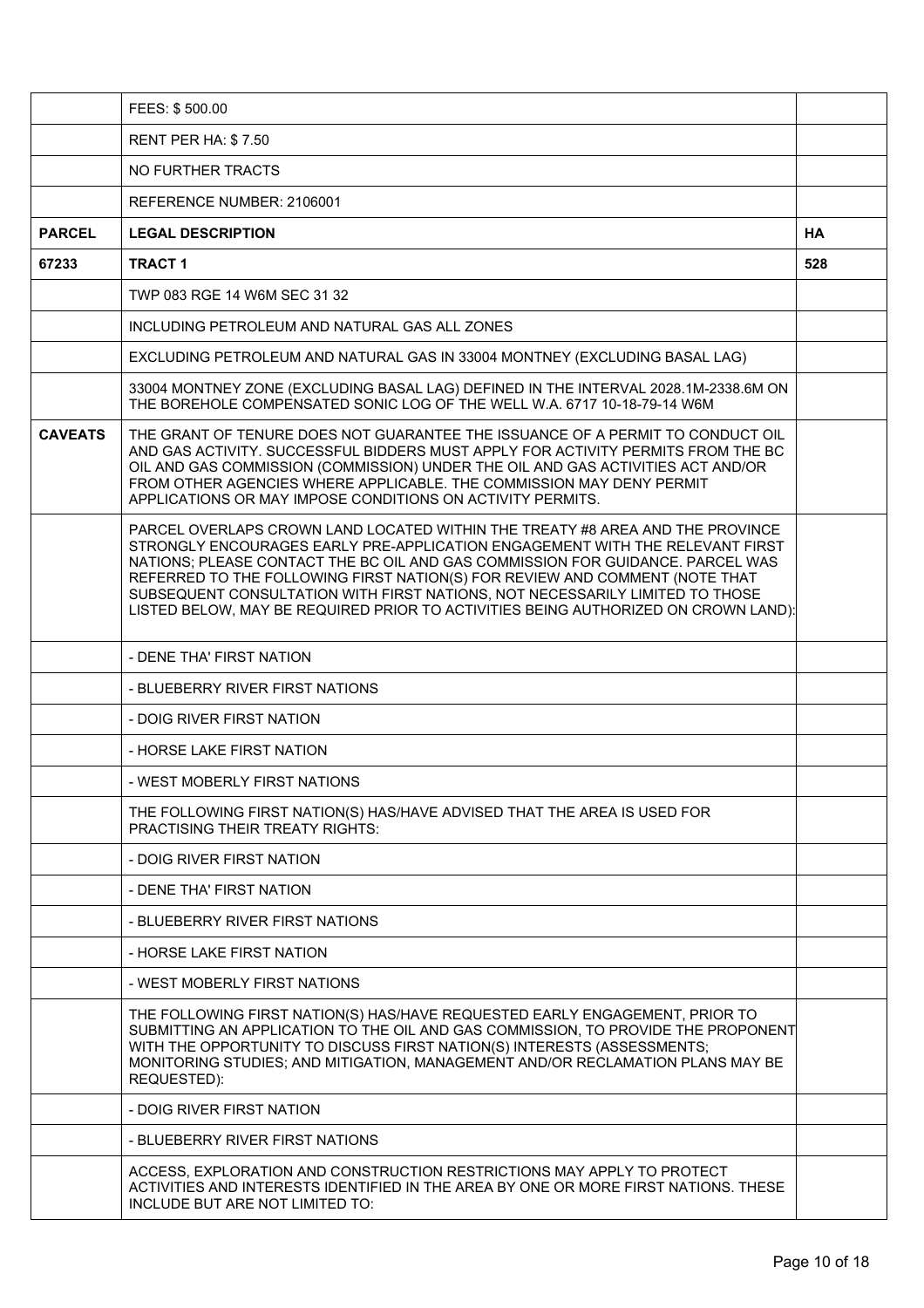| - HISTORIC OR CURRENT TRAIL(S)                                                                                                                                                                                                                                                                                                               |  |
|----------------------------------------------------------------------------------------------------------------------------------------------------------------------------------------------------------------------------------------------------------------------------------------------------------------------------------------------|--|
| - HISTORIC OR CURRENT CAMP(S)                                                                                                                                                                                                                                                                                                                |  |
| - TRAPPING                                                                                                                                                                                                                                                                                                                                   |  |
| - HUNTING                                                                                                                                                                                                                                                                                                                                    |  |
| PARCEL OVERLAPS TRAPLINE REGISTERED TO FIRST NATION COMMUNITY MEMBER                                                                                                                                                                                                                                                                         |  |
| - CUMULATIVE EFFECTS                                                                                                                                                                                                                                                                                                                         |  |
| - FISHING                                                                                                                                                                                                                                                                                                                                    |  |
| - TRADITIONAL USE AREAS                                                                                                                                                                                                                                                                                                                      |  |
| - ARCHAEOLOGICAL SITE(S)                                                                                                                                                                                                                                                                                                                     |  |
| - RIPARIAN HABITATS                                                                                                                                                                                                                                                                                                                          |  |
| - WATERFOWL HABITAT AND NESTING AREAS                                                                                                                                                                                                                                                                                                        |  |
| - CULTURALLY IMPORTANT PLANTS                                                                                                                                                                                                                                                                                                                |  |
| - MIGRATORY BIRDS                                                                                                                                                                                                                                                                                                                            |  |
| CONCERNS AND ISSUES IN THE AREA IDENTIFIED BY ONE OR MORE FIRST NATIONS INCLUDE:                                                                                                                                                                                                                                                             |  |
| PARCEL IS LOCATED NEAR OR WITHIN AN AREA IDENTIFIED BY THE DOIG RIVER FIRST NATION<br>AS SIGNIFICANT COMMUNITY USE, INCLUDING CULTURAL OR SPIRITUAL AREAS.                                                                                                                                                                                   |  |
| THE FOLLOWING FIRST NATION(S) HAS/HAVE REQUESTED EARLY ENGAGEMENT, PRIOR TO<br>SUBMITTING AN APPLICATION TO THE OIL AND GAS COMMISSION, TO PROVIDE THE PROPONENT<br>WITH THE OPPORTUNITY TO DISCUSS FIRST NATION(S) INTERESTS (ASSESSMENTS;<br>MONITORING STUDIES; AND MITIGATION, MANAGEMENT AND/OR RECLAMATION PLANS MAY BE<br>REQUESTED): |  |
| PORTION OF THE PARCEL OVERLAPS AN AREA IDENTIFIED BY THE DOIG RIVER FIRST NATION<br>AS A COMPLEX CONSULTATION ZONE. PROPOSED ACTIVITIES SPECIFICALLY WITHIN THE ZONE<br>HAVE A LONGER FIRST NATION REVIEW AND RESPONSE PERIOD, CONTACT THE OIL AND GAS<br><b>COMMISSION FOR FURTHER INFORMATION.</b>                                         |  |
| THE BC OIL AND GAS COMMISSION USES AREA BASED ANALYSIS (ABA) AS A TOOL IN THE<br>APPLICATION REVIEW PROCESS; THIS PARCEL OVERLAPS ABA "ENHANCED MANAGEMENT"<br>STATUS WITHIN RIPARIAN RESERVE ZONES (FOR MORE INFORMATION CONTACT THE<br>COMMISSION).                                                                                        |  |
| ACCESS AND CONSTRUCTION RESTRICTIONS MAY APPLY. PRIOR TO ON-THE-GROUND<br>ACTIVITY, CONTACT THE APPROPRIATE PROVINCIAL MINISTRY FOR APPLICABLE MANAGEMENT<br>AND PROTECTION MEASURES TO MINIMIZE DISTURBANCE AND ADDRESS THE FOLLOWING (NOT<br>LIMITED TO):                                                                                  |  |
| - WATER QUALITY AND WATERSHED VALUES                                                                                                                                                                                                                                                                                                         |  |
| - WILDLIFE VALUES                                                                                                                                                                                                                                                                                                                            |  |
| - QUARRY, SAND AND GRAVEL RESERVE                                                                                                                                                                                                                                                                                                            |  |
| - NOTATION OF INTEREST - ENVIRONMENT, CONSERVATION AND RECREATION                                                                                                                                                                                                                                                                            |  |
| - WATERSHED RESERVE                                                                                                                                                                                                                                                                                                                          |  |
| MAY BE REQUIRED TO COORDINATE ACCESS WITH RANGE TENURE LICENCEES.                                                                                                                                                                                                                                                                            |  |
| - WATER QUALITY                                                                                                                                                                                                                                                                                                                              |  |
| PARCEL WITHIN OR PARTIALLY WITHIN THE AGRICULTURAL LAND RESERVE; RESTORATION OF<br>SURFACE SOIL ON DISTURBED AREAS REQUIRED. PRECAUTIONS REQUIRED TO PREVENT THE<br>INTRODUCTION OR SPREAD OF INVASIVE PLANTS AND PLANT DISEASES.                                                                                                            |  |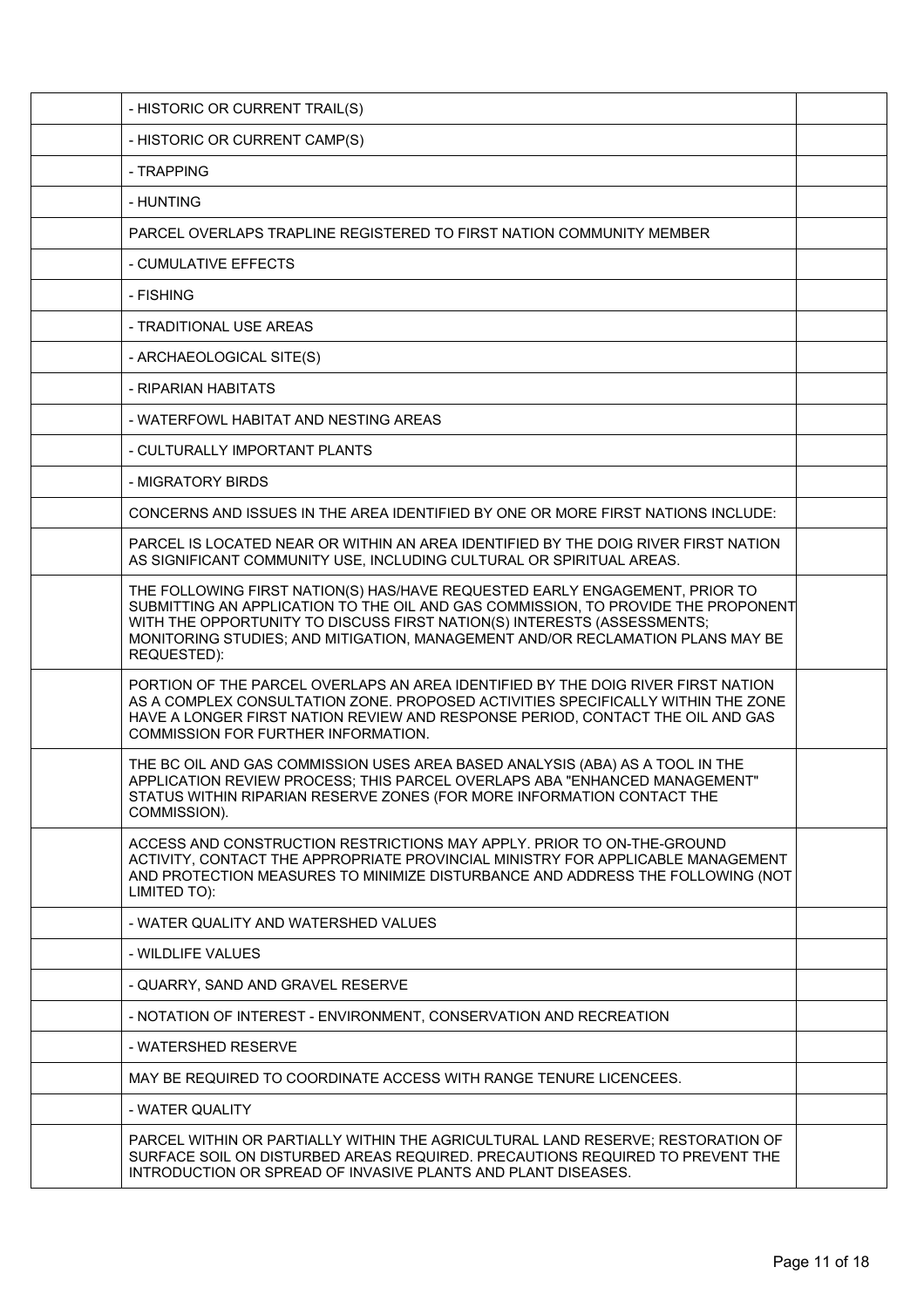|                | RECORDED AND POTENTIAL ARCHAEOLOGICAL SITES EXIST; ARCHAEOLOGICAL IMPACT<br>ASSESSMENT MAY BE REQUIRED.                                                                                                                                                                                                                                                                                                                                                                                              |           |
|----------------|------------------------------------------------------------------------------------------------------------------------------------------------------------------------------------------------------------------------------------------------------------------------------------------------------------------------------------------------------------------------------------------------------------------------------------------------------------------------------------------------------|-----------|
|                | <b>TERM: 5 YEARS</b>                                                                                                                                                                                                                                                                                                                                                                                                                                                                                 |           |
|                | FEES: \$500.00                                                                                                                                                                                                                                                                                                                                                                                                                                                                                       |           |
|                | <b>RENT PER HA: \$7.50</b>                                                                                                                                                                                                                                                                                                                                                                                                                                                                           |           |
|                | NO FURTHER TRACTS                                                                                                                                                                                                                                                                                                                                                                                                                                                                                    |           |
|                | REFERENCE NUMBER: 2106002                                                                                                                                                                                                                                                                                                                                                                                                                                                                            |           |
| <b>PARCEL</b>  | <b>LEGAL DESCRIPTION</b>                                                                                                                                                                                                                                                                                                                                                                                                                                                                             | <b>HA</b> |
| 67234          | <b>TRACT1</b>                                                                                                                                                                                                                                                                                                                                                                                                                                                                                        | 528       |
|                | TWP 084 RGE 14 W6M SEC 5S 6SE 6W                                                                                                                                                                                                                                                                                                                                                                                                                                                                     |           |
|                | INCLUDING PETROLEUM AND NATURAL GAS ALL ZONES                                                                                                                                                                                                                                                                                                                                                                                                                                                        |           |
|                | EXCLUDING PETROLEUM AND NATURAL GAS IN 33017 MONTNEY (EXCLUDING BASAL LAG)                                                                                                                                                                                                                                                                                                                                                                                                                           |           |
|                | 33017 MONTNEY (EXCLUDING BASAL LAG) ZONE IDENTIFIED IN THE INTERVAL 1633.9M-1950.8M<br>ON THE BOREHOLE COMPENSATED SONIC LOG OF THE WELL W.A. 16491 11-17-83-16 W6M                                                                                                                                                                                                                                                                                                                                  |           |
|                | <b>TRACT 2</b>                                                                                                                                                                                                                                                                                                                                                                                                                                                                                       |           |
|                | TWP 084 RGE 14 W6M SEC 5N 6NE                                                                                                                                                                                                                                                                                                                                                                                                                                                                        |           |
|                | INCLUDING PETROLEUM AND NATURAL GAS BELOW BASE OF 36003 CHARLIE LAKE (EXCL.<br><b>BELOW 'A' MARKER)</b>                                                                                                                                                                                                                                                                                                                                                                                              |           |
|                | EXCLUDING PETROLEUM AND NATURAL GAS IN 33017 MONTNEY (EXCLUDING BASAL LAG)                                                                                                                                                                                                                                                                                                                                                                                                                           |           |
|                | 36003 CHARLIE LAKE (EXCLUDING BELOW 'A' MARKER) ZONE DEFINED IN THE INTERVAL 3879.6'-<br>4929.8' ON THE SIMULTANEOUS GAMMA RAY NEUTRON LOG OF THE WELL W.A. 376 11-23-81-22<br>W6M                                                                                                                                                                                                                                                                                                                   |           |
|                | 33017 MONTNEY (EXCLUDING BASAL LAG) ZONE IDENTIFIED IN THE INTERVAL 1633.9M-1950.8M<br>ON THE BOREHOLE COMPENSATED SONIC LOG OF THE WELL W.A. 16491 11-17-83-16 W6M                                                                                                                                                                                                                                                                                                                                  |           |
| <b>CAVEATS</b> | THE GRANT OF TENURE DOES NOT GUARANTEE THE ISSUANCE OF A PERMIT TO CONDUCT OIL<br>AND GAS ACTIVITY. SUCCESSFUL BIDDERS MUST APPLY FOR ACTIVITY PERMITS FROM THE BC<br>OIL AND GAS COMMISSION (COMMISSION) UNDER THE OIL AND GAS ACTIVITIES ACT AND/OR<br>FROM OTHER AGENCIES WHERE APPLICABLE. THE COMMISSION MAY DENY PERMIT<br>APPLICATIONS OR MAY IMPOSE CONDITIONS ON ACTIVITY PERMITS.                                                                                                          |           |
|                | PARCEL OVERLAPS CROWN LAND LOCATED WITHIN THE TREATY #8 AREA AND THE PROVINCE<br>STRONGLY ENCOURAGES EARLY PRE-APPLICATION ENGAGEMENT WITH THE RELEVANT FIRST<br>NATIONS; PLEASE CONTACT THE BC OIL AND GAS COMMISSION FOR GUIDANCE. PARCEL WAS<br>REFERRED TO THE FOLLOWING FIRST NATION(S) FOR REVIEW AND COMMENT (NOTE THAT<br>SUBSEQUENT CONSULTATION WITH FIRST NATIONS, NOT NECESSARILY LIMITED TO THOSE<br>LISTED BELOW, MAY BE REQUIRED PRIOR TO ACTIVITIES BEING AUTHORIZED ON CROWN LAND): |           |
|                | - DENE THA' FIRST NATION                                                                                                                                                                                                                                                                                                                                                                                                                                                                             |           |
|                | - BLUEBERRY RIVER FIRST NATIONS                                                                                                                                                                                                                                                                                                                                                                                                                                                                      |           |
|                | - DOIG RIVER FIRST NATION                                                                                                                                                                                                                                                                                                                                                                                                                                                                            |           |
|                | - HORSE LAKE FIRST NATION                                                                                                                                                                                                                                                                                                                                                                                                                                                                            |           |
|                |                                                                                                                                                                                                                                                                                                                                                                                                                                                                                                      |           |
|                | - WEST MOBERLY FIRST NATIONS                                                                                                                                                                                                                                                                                                                                                                                                                                                                         |           |
|                | THE FOLLOWING FIRST NATION(S) HAS/HAVE ADVISED THAT THE AREA IS USED FOR<br>PRACTISING THEIR TREATY RIGHTS:                                                                                                                                                                                                                                                                                                                                                                                          |           |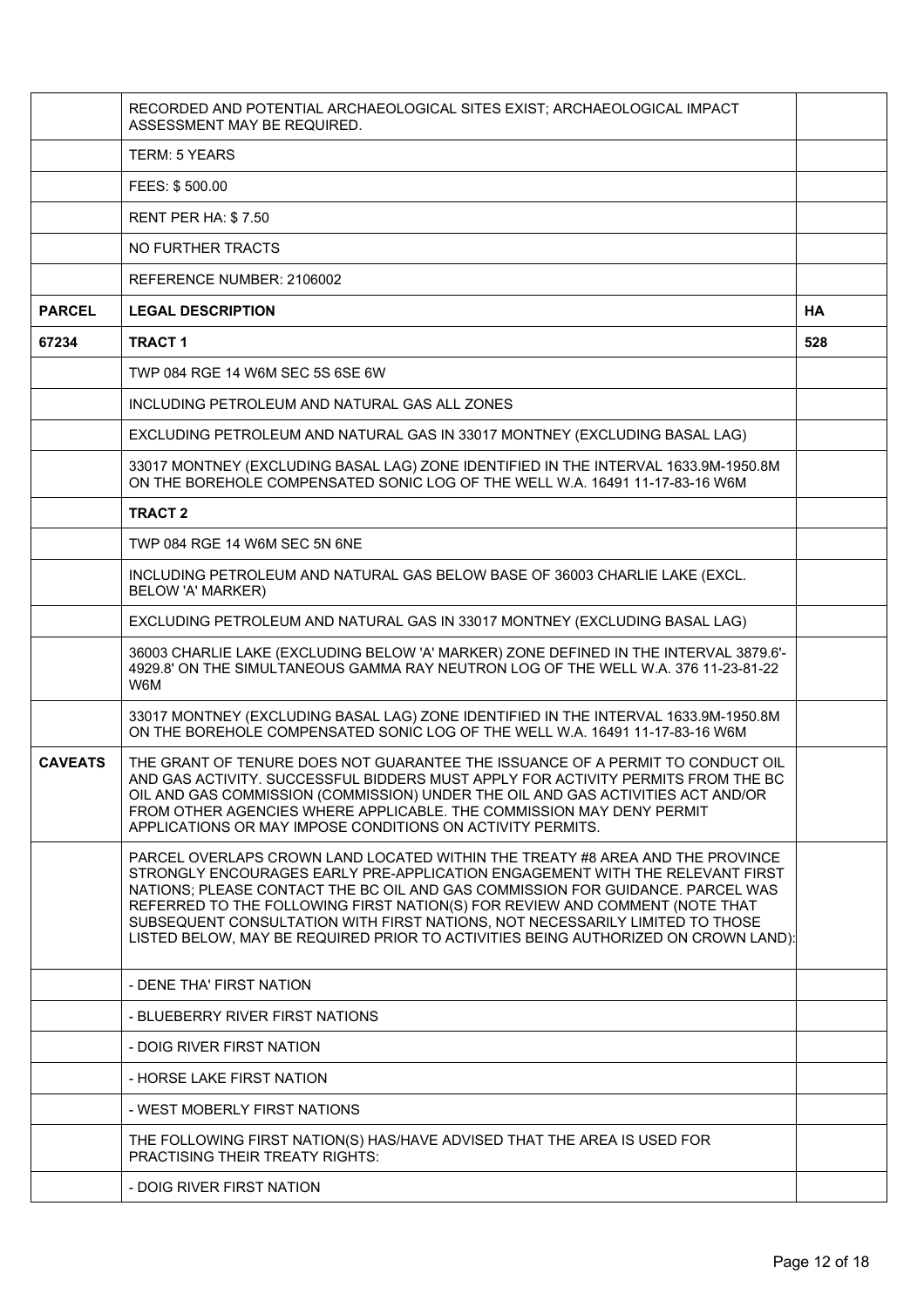| - DENE THA' FIRST NATION                                                                                                                                                                                                                                                                                                                     |  |
|----------------------------------------------------------------------------------------------------------------------------------------------------------------------------------------------------------------------------------------------------------------------------------------------------------------------------------------------|--|
| - BLUEBERRY RIVER FIRST NATIONS                                                                                                                                                                                                                                                                                                              |  |
| - HORSE LAKE FIRST NATION                                                                                                                                                                                                                                                                                                                    |  |
| - WEST MOBERLY FIRST NATIONS                                                                                                                                                                                                                                                                                                                 |  |
| THE FOLLOWING FIRST NATION(S) HAS/HAVE REQUESTED EARLY ENGAGEMENT, PRIOR TO<br>SUBMITTING AN APPLICATION TO THE OIL AND GAS COMMISSION, TO PROVIDE THE PROPONENT<br>WITH THE OPPORTUNITY TO DISCUSS FIRST NATION(S) INTERESTS (ASSESSMENTS;<br>MONITORING STUDIES; AND MITIGATION, MANAGEMENT AND/OR RECLAMATION PLANS MAY BE<br>REQUESTED): |  |
| - DOIG RIVER FIRST NATION                                                                                                                                                                                                                                                                                                                    |  |
| - BLUEBERRY RIVER FIRST NATIONS                                                                                                                                                                                                                                                                                                              |  |
| ACCESS, EXPLORATION AND CONSTRUCTION RESTRICTIONS MAY APPLY TO PROTECT<br>ACTIVITIES AND INTERESTS IDENTIFIED IN THE AREA BY ONE OR MORE FIRST NATIONS. THESE<br>INCLUDE BUT ARE NOT LIMITED TO:                                                                                                                                             |  |
| - HISTORIC OR CURRENT TRAIL(S)                                                                                                                                                                                                                                                                                                               |  |
| - HISTORIC OR CURRENT CAMP(S)                                                                                                                                                                                                                                                                                                                |  |
| - TRAPPING                                                                                                                                                                                                                                                                                                                                   |  |
| - HUNTING                                                                                                                                                                                                                                                                                                                                    |  |
| PARCEL OVERLAPS TRAPLINE REGISTERED TO FIRST NATION COMMUNITY MEMBER                                                                                                                                                                                                                                                                         |  |
| - CUMULATIVE EFFECTS                                                                                                                                                                                                                                                                                                                         |  |
| - FISHING                                                                                                                                                                                                                                                                                                                                    |  |
| - TRADITIONAL USE AREAS                                                                                                                                                                                                                                                                                                                      |  |
| - ARCHAEOLOGICAL SITE(S)                                                                                                                                                                                                                                                                                                                     |  |
| - RIPARIAN HABITATS                                                                                                                                                                                                                                                                                                                          |  |
| - WATERFOWL HABITAT AND NESTING AREAS                                                                                                                                                                                                                                                                                                        |  |
| - CULTURALLY IMPORTANT PLANTS                                                                                                                                                                                                                                                                                                                |  |
| - MIGRATORY BIRDS                                                                                                                                                                                                                                                                                                                            |  |
| CONCERNS AND ISSUES IN THE AREA IDENTIFIED BY ONE OR MORE FIRST NATIONS INCLUDE:                                                                                                                                                                                                                                                             |  |
| PARCEL IS LOCATED NEAR OR WITHIN AN AREA IDENTIFIED BY THE DOIG RIVER FIRST NATION<br>AS SIGNIFICANT COMMUNITY USE, INCLUDING CULTURAL OR SPIRITUAL AREAS.                                                                                                                                                                                   |  |
| THE FOLLOWING FIRST NATION(S) HAS/HAVE REQUESTED EARLY ENGAGEMENT, PRIOR TO<br>SUBMITTING AN APPLICATION TO THE OIL AND GAS COMMISSION, TO PROVIDE THE PROPONENT<br>WITH THE OPPORTUNITY TO DISCUSS FIRST NATION(S) INTERESTS (ASSESSMENTS;<br>MONITORING STUDIES; AND MITIGATION, MANAGEMENT AND/OR RECLAMATION PLANS MAY BE<br>REQUESTED): |  |
| PORTION OF THE PARCEL OVERLAPS AN AREA IDENTIFIED BY THE DOIG RIVER FIRST NATION<br>AS A COMPLEX CONSULTATION ZONE. PROPOSED ACTIVITIES SPECIFICALLY WITHIN THE ZONE<br>HAVE A LONGER FIRST NATION REVIEW AND RESPONSE PERIOD, CONTACT THE OIL AND GAS<br>COMMISSION FOR FURTHER INFORMATION.                                                |  |
| THE BC OIL AND GAS COMMISSION USES AREA BASED ANALYSIS (ABA) AS A TOOL IN THE<br>APPLICATION REVIEW PROCESS; THIS PARCEL OVERLAPS ABA "ENHANCED MANAGEMENT"<br>STATUS WITHIN RIPARIAN RESERVE ZONES (FOR MORE INFORMATION CONTACT THE<br>COMMISSION).                                                                                        |  |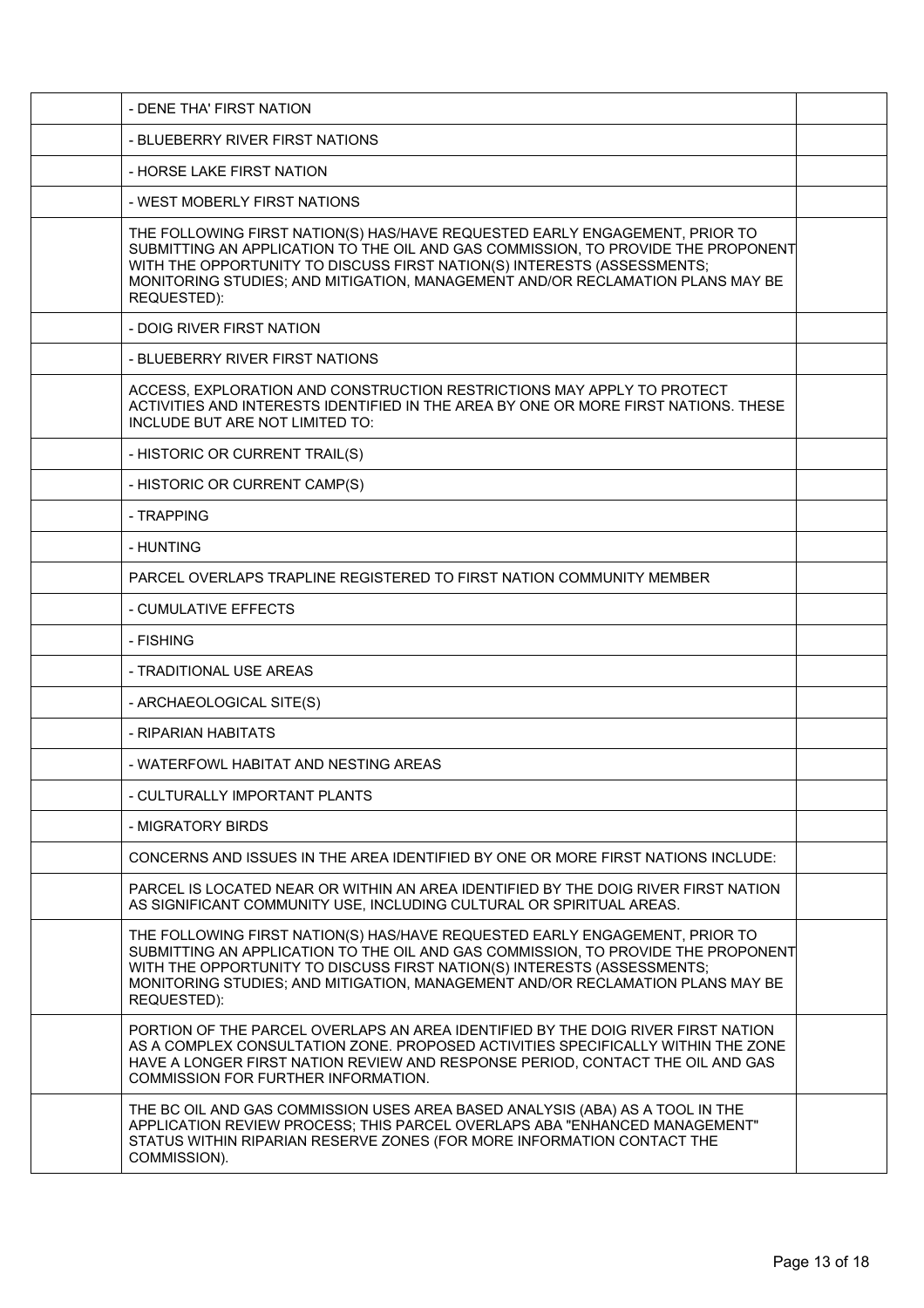|                | ACCESS AND CONSTRUCTION RESTRICTIONS MAY APPLY. PRIOR TO ON-THE-GROUND<br>ACTIVITY, CONTACT THE APPROPRIATE PROVINCIAL MINISTRY FOR APPLICABLE MANAGEMENT<br>AND PROTECTION MEASURES TO MINIMIZE DISTURBANCE AND ADDRESS THE FOLLOWING (NOT<br>LIMITED TO):                                                                                                                                                                                                                                          |           |
|----------------|------------------------------------------------------------------------------------------------------------------------------------------------------------------------------------------------------------------------------------------------------------------------------------------------------------------------------------------------------------------------------------------------------------------------------------------------------------------------------------------------------|-----------|
|                | - WATER QUALITY AND WATERSHED VALUES                                                                                                                                                                                                                                                                                                                                                                                                                                                                 |           |
|                | - WILDLIFE VALUES                                                                                                                                                                                                                                                                                                                                                                                                                                                                                    |           |
|                | - QUARRY, SAND AND GRAVEL RESERVE                                                                                                                                                                                                                                                                                                                                                                                                                                                                    |           |
|                | - NOTATION OF INTEREST - ENVIRONMENT, CONSERVATION AND RECREATION                                                                                                                                                                                                                                                                                                                                                                                                                                    |           |
|                | - WATERSHED RESERVE                                                                                                                                                                                                                                                                                                                                                                                                                                                                                  |           |
|                | - WATER QUALITY                                                                                                                                                                                                                                                                                                                                                                                                                                                                                      |           |
|                | PARCEL WITHIN OR PARTIALLY WITHIN THE AGRICULTURAL LAND RESERVE; RESTORATION OF<br>SURFACE SOIL ON DISTURBED AREAS REQUIRED. PRECAUTIONS REQUIRED TO PREVENT THE<br>INTRODUCTION OR SPREAD OF INVASIVE PLANTS AND PLANT DISEASES.                                                                                                                                                                                                                                                                    |           |
|                | POTENTIAL FOR ARCHAEOLOGICAL RESOURCES EXISTS; ARCHAEOLOGICAL IMPACT<br>ASSESSMENT MAY BE REQUIRED.                                                                                                                                                                                                                                                                                                                                                                                                  |           |
|                | TERM: 5 YEARS                                                                                                                                                                                                                                                                                                                                                                                                                                                                                        |           |
|                | FEES: \$500.00                                                                                                                                                                                                                                                                                                                                                                                                                                                                                       |           |
|                | <b>RENT PER HA: \$7.50</b>                                                                                                                                                                                                                                                                                                                                                                                                                                                                           |           |
|                | NO FURTHER TRACTS                                                                                                                                                                                                                                                                                                                                                                                                                                                                                    |           |
|                | REFERENCE NUMBER: 2106003                                                                                                                                                                                                                                                                                                                                                                                                                                                                            |           |
|                |                                                                                                                                                                                                                                                                                                                                                                                                                                                                                                      |           |
| <b>PARCEL</b>  | <b>LEGAL DESCRIPTION</b>                                                                                                                                                                                                                                                                                                                                                                                                                                                                             | <b>HA</b> |
| 67235          | <b>TRACT1</b>                                                                                                                                                                                                                                                                                                                                                                                                                                                                                        | 280       |
|                | NTS 094-H-06 BLK D UNITS 58 59 68 69                                                                                                                                                                                                                                                                                                                                                                                                                                                                 |           |
|                | INCLUDING PETROLEUM AND NATURAL GAS ALL ZONES                                                                                                                                                                                                                                                                                                                                                                                                                                                        |           |
| <b>CAVEATS</b> | THE GRANT OF TENURE DOES NOT GUARANTEE THE ISSUANCE OF A PERMIT TO CONDUCT OIL<br>AND GAS ACTIVITY. SUCCESSFUL BIDDERS MUST APPLY FOR ACTIVITY PERMITS FROM THE BC<br>OIL AND GAS COMMISSION (COMMISSION) UNDER THE OIL AND GAS ACTIVITIES ACT AND/OR<br>FROM OTHER AGENCIES WHERE APPLICABLE. THE COMMISSION MAY DENY PERMIT<br>APPLICATIONS OR MAY IMPOSE CONDITIONS ON ACTIVITY PERMITS.                                                                                                          |           |
|                | PARCEL OVERLAPS CROWN LAND LOCATED WITHIN THE TREATY #8 AREA AND THE PROVINCE<br>STRONGLY ENCOURAGES EARLY PRE-APPLICATION ENGAGEMENT WITH THE RELEVANT FIRST<br>NATIONS; PLEASE CONTACT THE BC OIL AND GAS COMMISSION FOR GUIDANCE. PARCEL WAS<br>REFERRED TO THE FOLLOWING FIRST NATION(S) FOR REVIEW AND COMMENT (NOTE THAT<br>SUBSEQUENT CONSULTATION WITH FIRST NATIONS, NOT NECESSARILY LIMITED TO THOSE<br>LISTED BELOW, MAY BE REQUIRED PRIOR TO ACTIVITIES BEING AUTHORIZED ON CROWN LAND): |           |
|                | - DENE THA' FIRST NATION                                                                                                                                                                                                                                                                                                                                                                                                                                                                             |           |
|                | - BLUEBERRY RIVER FIRST NATIONS                                                                                                                                                                                                                                                                                                                                                                                                                                                                      |           |
|                | - DOIG RIVER FIRST NATION                                                                                                                                                                                                                                                                                                                                                                                                                                                                            |           |
|                | - WEST MOBERLY FIRST NATIONS                                                                                                                                                                                                                                                                                                                                                                                                                                                                         |           |
|                | THE FOLLOWING FIRST NATION(S) HAS/HAVE ADVISED THAT THE AREA IS USED FOR<br><b>PRACTISING THEIR TREATY RIGHTS:</b>                                                                                                                                                                                                                                                                                                                                                                                   |           |
|                | - DOIG RIVER FIRST NATION                                                                                                                                                                                                                                                                                                                                                                                                                                                                            |           |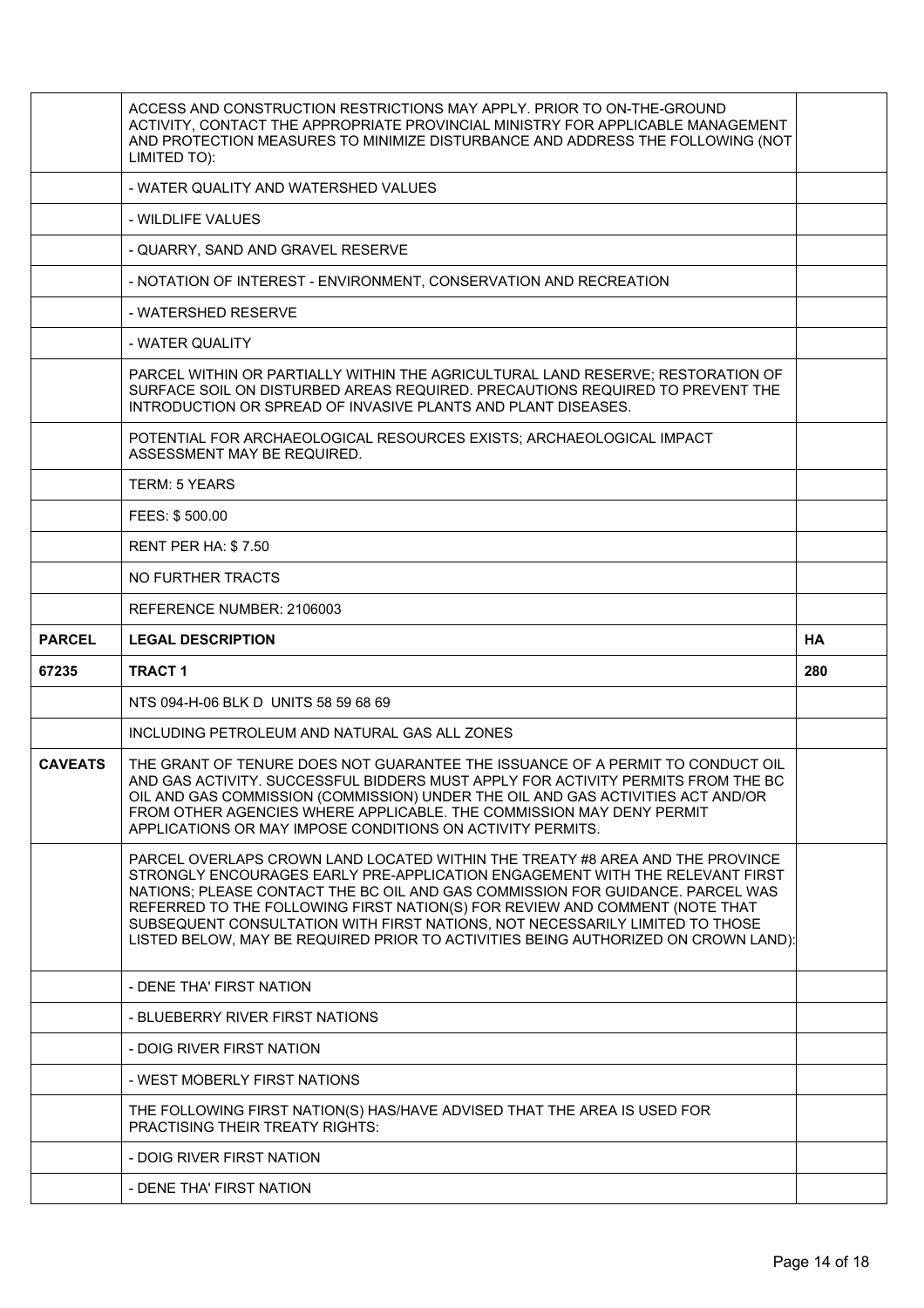| - BLUEBERRY RIVER FIRST NATIONS                                                                                                                                                                                                                                                                                                              |  |
|----------------------------------------------------------------------------------------------------------------------------------------------------------------------------------------------------------------------------------------------------------------------------------------------------------------------------------------------|--|
| - WEST MOBERLY FIRST NATIONS                                                                                                                                                                                                                                                                                                                 |  |
| THE FOLLOWING FIRST NATION(S) HAS/HAVE REQUESTED EARLY ENGAGEMENT, PRIOR TO<br>SUBMITTING AN APPLICATION TO THE OIL AND GAS COMMISSION, TO PROVIDE THE PROPONENT<br>WITH THE OPPORTUNITY TO DISCUSS FIRST NATION(S) INTERESTS (ASSESSMENTS;<br>MONITORING STUDIES; AND MITIGATION, MANAGEMENT AND/OR RECLAMATION PLANS MAY BE<br>REQUESTED): |  |
| - DOIG RIVER FIRST NATION                                                                                                                                                                                                                                                                                                                    |  |
| - BLUEBERRY RIVER FIRST NATIONS                                                                                                                                                                                                                                                                                                              |  |
| ACCESS, EXPLORATION AND CONSTRUCTION RESTRICTIONS MAY APPLY TO PROTECT<br>ACTIVITIES AND INTERESTS IDENTIFIED IN THE AREA BY ONE OR MORE FIRST NATIONS. THESE<br>INCLUDE BUT ARE NOT LIMITED TO:                                                                                                                                             |  |
| - TRADITIONAL USE AREAS                                                                                                                                                                                                                                                                                                                      |  |
| - WILDLIFE VALUES                                                                                                                                                                                                                                                                                                                            |  |
| - MIGRATORY BIRDS                                                                                                                                                                                                                                                                                                                            |  |
| - CULTURALLY IMPORTANT PLANTS                                                                                                                                                                                                                                                                                                                |  |
| - RIPARIAN HABITATS                                                                                                                                                                                                                                                                                                                          |  |
| - CARIBOU (BOREAL)                                                                                                                                                                                                                                                                                                                           |  |
| - HISTORIC OR CURRENT CAMP(S)                                                                                                                                                                                                                                                                                                                |  |
| - BURIAL SITES                                                                                                                                                                                                                                                                                                                               |  |
| - TRAPPING                                                                                                                                                                                                                                                                                                                                   |  |
| - HUNTING                                                                                                                                                                                                                                                                                                                                    |  |
| - LYNX                                                                                                                                                                                                                                                                                                                                       |  |
| - CARIBOU                                                                                                                                                                                                                                                                                                                                    |  |
| - MOOSE                                                                                                                                                                                                                                                                                                                                      |  |
| - GATHERING                                                                                                                                                                                                                                                                                                                                  |  |
| ACCESS AND CONSTRUCTION RESTRICTIONS MAY APPLY. PRIOR TO ON-THE-GROUND<br>ACTIVITY, CONTACT THE APPROPRIATE PROVINCIAL MINISTRY FOR APPLICABLE MANAGEMENT<br>AND PROTECTION MEASURES TO MINIMIZE DISTURBANCE AND ADDRESS THE FOLLOWING (NOT<br>LIMITED TO):                                                                                  |  |
| - TRAPLINE(S)                                                                                                                                                                                                                                                                                                                                |  |
| PARCEL WITHIN OR PARTIALLY WITHIN THE AGRICULTURAL LAND RESERVE; RESTORATION OF<br>SURFACE SOIL ON DISTURBED AREAS REQUIRED. PRECAUTIONS REQUIRED TO PREVENT THE<br>INTRODUCTION OR SPREAD OF INVASIVE PLANTS AND PLANT DISEASES.                                                                                                            |  |
| POTENTIAL FOR ARCHAEOLOGICAL RESOURCES EXISTS; ARCHAEOLOGICAL IMPACT<br>ASSESSMENT MAY BE REQUIRED.                                                                                                                                                                                                                                          |  |
| TERM: 10 YEARS                                                                                                                                                                                                                                                                                                                               |  |
| FEES: \$500.00                                                                                                                                                                                                                                                                                                                               |  |
| <b>RENT PER HA: \$7.50</b>                                                                                                                                                                                                                                                                                                                   |  |
| NO FURTHER TRACTS                                                                                                                                                                                                                                                                                                                            |  |
| REFERENCE NUMBER: 2106011                                                                                                                                                                                                                                                                                                                    |  |
|                                                                                                                                                                                                                                                                                                                                              |  |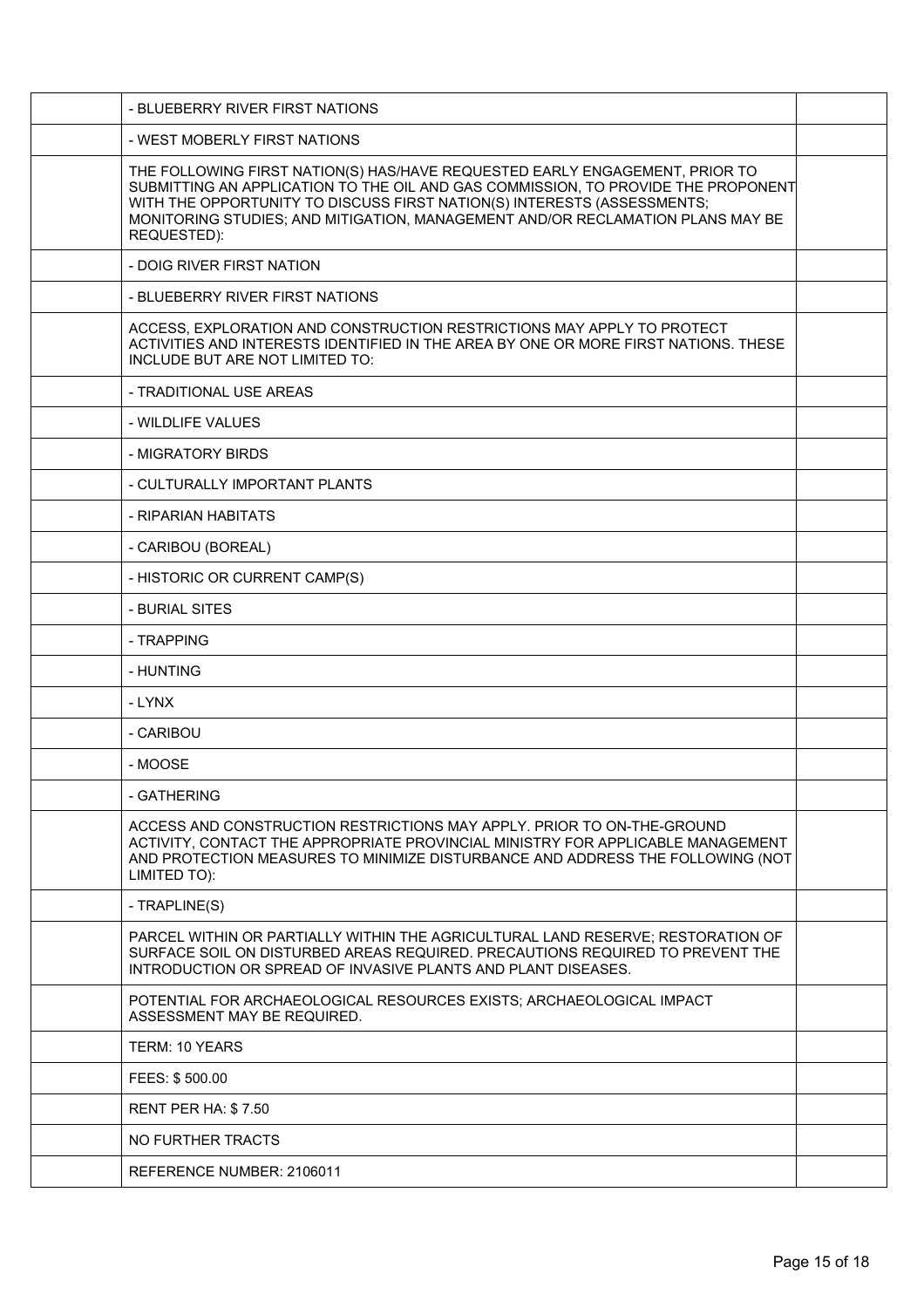| <b>PARCEL</b>  | <b>LEGAL DESCRIPTION</b>                                                                                                                                                                                                                                                                                                                                                                                                                                                                             |  |  |
|----------------|------------------------------------------------------------------------------------------------------------------------------------------------------------------------------------------------------------------------------------------------------------------------------------------------------------------------------------------------------------------------------------------------------------------------------------------------------------------------------------------------------|--|--|
| 67236          | <b>TRACT 1</b>                                                                                                                                                                                                                                                                                                                                                                                                                                                                                       |  |  |
|                | NTS 094-H-05 BLK A UNITS 78 79 88 89                                                                                                                                                                                                                                                                                                                                                                                                                                                                 |  |  |
|                | INCLUDING PETROLEUM AND NATURAL GAS ALL ZONES                                                                                                                                                                                                                                                                                                                                                                                                                                                        |  |  |
| <b>CAVEATS</b> | THE GRANT OF TENURE DOES NOT GUARANTEE THE ISSUANCE OF A PERMIT TO CONDUCT OIL<br>AND GAS ACTIVITY. SUCCESSFUL BIDDERS MUST APPLY FOR ACTIVITY PERMITS FROM THE BC<br>OIL AND GAS COMMISSION (COMMISSION) UNDER THE OIL AND GAS ACTIVITIES ACT AND/OR<br>FROM OTHER AGENCIES WHERE APPLICABLE. THE COMMISSION MAY DENY PERMIT<br>APPLICATIONS OR MAY IMPOSE CONDITIONS ON ACTIVITY PERMITS.                                                                                                          |  |  |
|                | PARCEL OVERLAPS CROWN LAND LOCATED WITHIN THE TREATY #8 AREA AND THE PROVINCE<br>STRONGLY ENCOURAGES EARLY PRE-APPLICATION ENGAGEMENT WITH THE RELEVANT FIRST<br>NATIONS; PLEASE CONTACT THE BC OIL AND GAS COMMISSION FOR GUIDANCE. PARCEL WAS<br>REFERRED TO THE FOLLOWING FIRST NATION(S) FOR REVIEW AND COMMENT (NOTE THAT<br>SUBSEQUENT CONSULTATION WITH FIRST NATIONS, NOT NECESSARILY LIMITED TO THOSE<br>LISTED BELOW, MAY BE REQUIRED PRIOR TO ACTIVITIES BEING AUTHORIZED ON CROWN LAND): |  |  |
|                | - DENE THA' FIRST NATION                                                                                                                                                                                                                                                                                                                                                                                                                                                                             |  |  |
|                | - BLUEBERRY RIVER FIRST NATIONS                                                                                                                                                                                                                                                                                                                                                                                                                                                                      |  |  |
|                | - DOIG RIVER FIRST NATION                                                                                                                                                                                                                                                                                                                                                                                                                                                                            |  |  |
|                | - WEST MOBERLY FIRST NATIONS                                                                                                                                                                                                                                                                                                                                                                                                                                                                         |  |  |
|                | THE FOLLOWING FIRST NATION(S) HAS/HAVE ADVISED THAT THE AREA IS USED FOR<br>PRACTISING THEIR TREATY RIGHTS:                                                                                                                                                                                                                                                                                                                                                                                          |  |  |
|                | - DOIG RIVER FIRST NATION                                                                                                                                                                                                                                                                                                                                                                                                                                                                            |  |  |
|                | - DENE THA' FIRST NATION                                                                                                                                                                                                                                                                                                                                                                                                                                                                             |  |  |
|                | - BLUEBERRY RIVER FIRST NATIONS                                                                                                                                                                                                                                                                                                                                                                                                                                                                      |  |  |
|                | - WEST MOBERLY FIRST NATIONS                                                                                                                                                                                                                                                                                                                                                                                                                                                                         |  |  |
|                | THE FOLLOWING FIRST NATION(S) HAS/HAVE REQUESTED EARLY ENGAGEMENT, PRIOR TO<br>SUBMITTING AN APPLICATION TO THE OIL AND GAS COMMISSION, TO PROVIDE THE PROPONENT<br>WITH THE OPPORTUNITY TO DISCUSS FIRST NATION(S) INTERESTS (ASSESSMENTS;<br>MONITORING STUDIES; AND MITIGATION, MANAGEMENT AND/OR RECLAMATION PLANS MAY BE<br>REQUESTED):                                                                                                                                                         |  |  |
|                | - DOIG RIVER FIRST NATION                                                                                                                                                                                                                                                                                                                                                                                                                                                                            |  |  |
|                | - BLUEBERRY RIVER FIRST NATIONS                                                                                                                                                                                                                                                                                                                                                                                                                                                                      |  |  |
|                | ACCESS, EXPLORATION AND CONSTRUCTION RESTRICTIONS MAY APPLY TO PROTECT<br>ACTIVITIES AND INTERESTS IDENTIFIED IN THE AREA BY ONE OR MORE FIRST NATIONS. THESE<br>INCLUDE BUT ARE NOT LIMITED TO:                                                                                                                                                                                                                                                                                                     |  |  |
|                | - TRADITIONAL USE AREAS                                                                                                                                                                                                                                                                                                                                                                                                                                                                              |  |  |
|                | - WILDLIFE VALUES                                                                                                                                                                                                                                                                                                                                                                                                                                                                                    |  |  |
|                | - MIGRATORY BIRDS                                                                                                                                                                                                                                                                                                                                                                                                                                                                                    |  |  |
|                | - CULTURALLY IMPORTANT PLANTS                                                                                                                                                                                                                                                                                                                                                                                                                                                                        |  |  |
|                | - RIPARIAN HABITATS                                                                                                                                                                                                                                                                                                                                                                                                                                                                                  |  |  |
|                | - CARIBOU (BOREAL)                                                                                                                                                                                                                                                                                                                                                                                                                                                                                   |  |  |
|                | - TRAPPING                                                                                                                                                                                                                                                                                                                                                                                                                                                                                           |  |  |
|                | - HUNTING                                                                                                                                                                                                                                                                                                                                                                                                                                                                                            |  |  |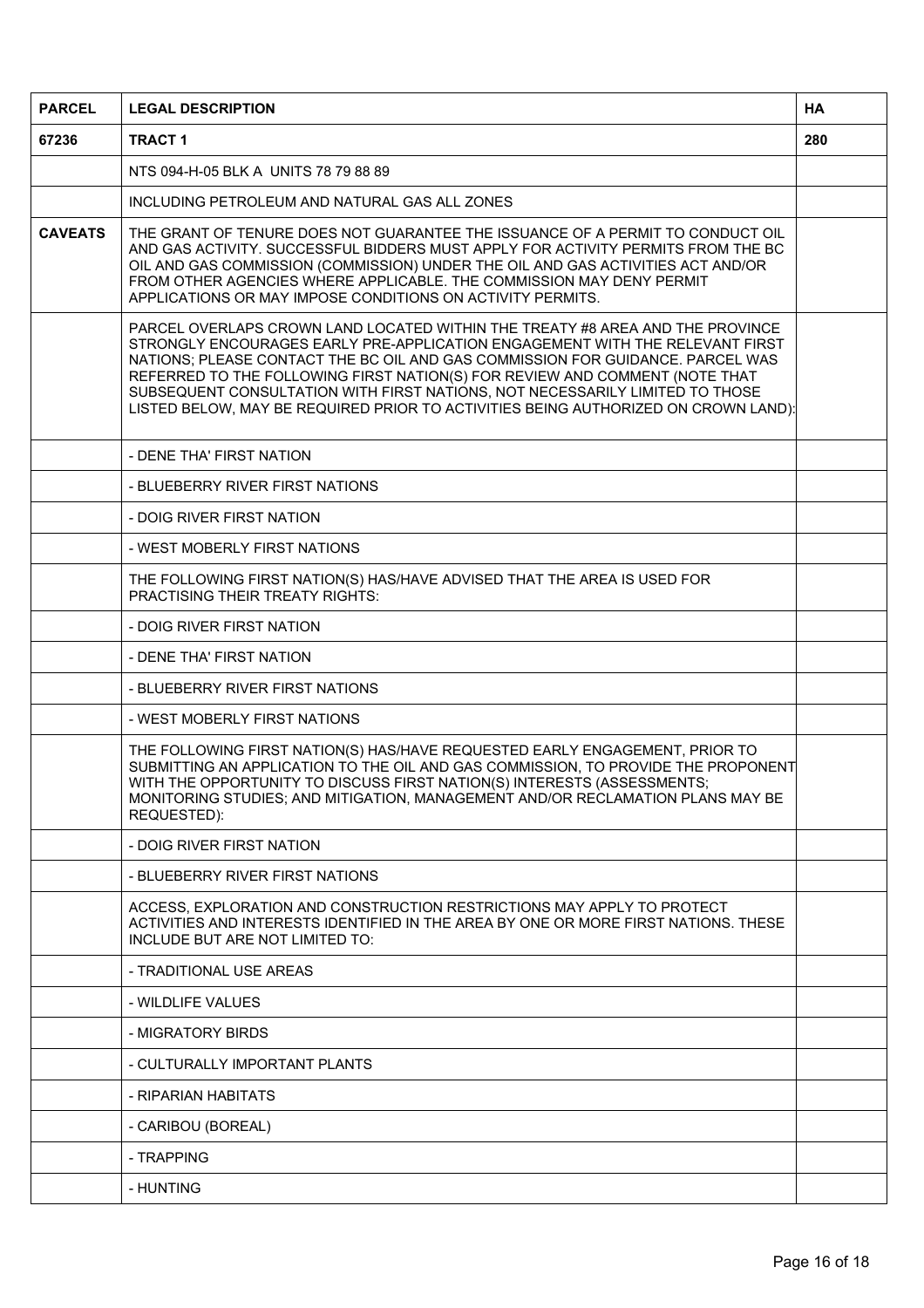| - LYNX                                                                                                                                                                                                                                                                                                |  |
|-------------------------------------------------------------------------------------------------------------------------------------------------------------------------------------------------------------------------------------------------------------------------------------------------------|--|
| - CARIBOU                                                                                                                                                                                                                                                                                             |  |
| - MOOSE                                                                                                                                                                                                                                                                                               |  |
| PARCEL IS LOCATED WITHIN HORN RIVER, MONTNEY OR CORDOVA EMBAYMENT BOUNDARIES<br>IN WHICH SHALE GAS RECOVERY AND TECHNOLOGY IS ANTICIPATED; PARTICIPATION IN A<br>WATER OR ACCESS PLANNING PROCESS WITH OTHER TENURE HOLDERS MAY BE REQUIRED TO<br>COORDINATE ACTIVITIES, EXPLORATION AND DEVELOPMENT. |  |
| ACCESS AND CONSTRUCTION RESTRICTIONS MAY APPLY. PRIOR TO ON-THE-GROUND<br>ACTIVITY, CONTACT THE APPROPRIATE PROVINCIAL MINISTRY FOR APPLICABLE MANAGEMENT<br>AND PROTECTION MEASURES TO MINIMIZE DISTURBANCE AND ADDRESS THE FOLLOWING (NOT<br>LIMITED TO):                                           |  |
| POTENTIAL FOR ARCHAEOLOGICAL RESOURCES EXISTS; ARCHAEOLOGICAL IMPACT<br>ASSESSMENT MAY BE REQUIRED.                                                                                                                                                                                                   |  |
| TERM: 10 YEARS                                                                                                                                                                                                                                                                                        |  |
| FEES: \$500.00                                                                                                                                                                                                                                                                                        |  |
| <b>RENT PER HA: \$7.50</b>                                                                                                                                                                                                                                                                            |  |
| NO FURTHER TRACTS                                                                                                                                                                                                                                                                                     |  |
| REFERENCE NUMBER: 2106012                                                                                                                                                                                                                                                                             |  |